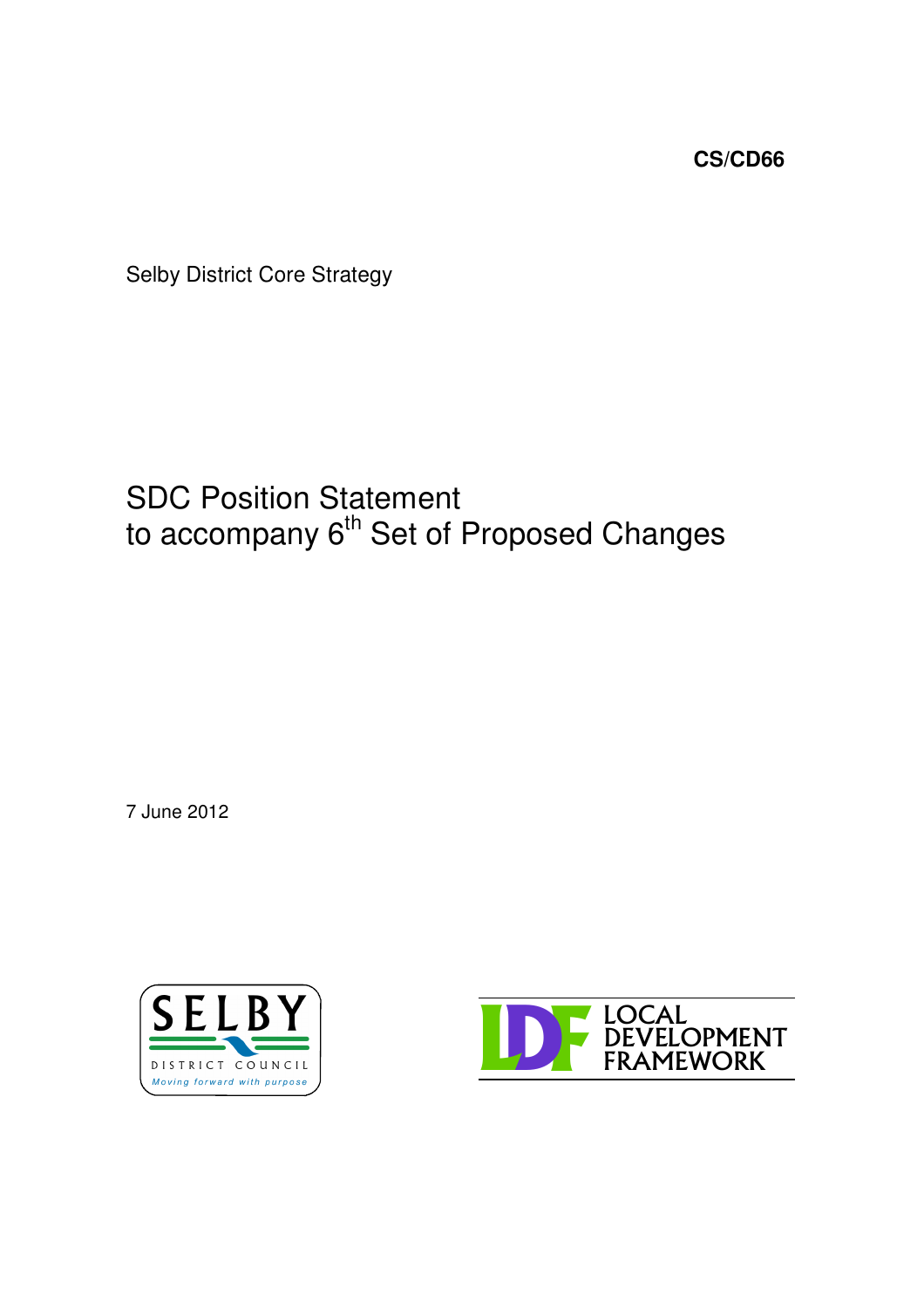# **Contents**

|    |                                                                                                                             | Page<br>No. |
|----|-----------------------------------------------------------------------------------------------------------------------------|-------------|
|    | Summary and Purpose of Paper                                                                                                |             |
| 1. | Background                                                                                                                  | 2           |
| 2. | New Information                                                                                                             | 3           |
|    | Key Issues                                                                                                                  |             |
| 3. | The Overall Scale of housing development over the<br>plan period                                                            | 3           |
| 4. | The scale of housing and employment development<br>proposed for Tadcaster and the implications for the<br><b>Green Belt</b> | 5           |
| 5. | Windfalls                                                                                                                   | 12          |
| 6. | Employment land availability in Tadcaster                                                                                   | 15          |
| 7. | The strategic approach to Green Belt releases                                                                               | 16          |
| 8. | <b>Status of Villages</b>                                                                                                   | 18          |
| 9. | Summary of key issues and main changes following EIP                                                                        | 20          |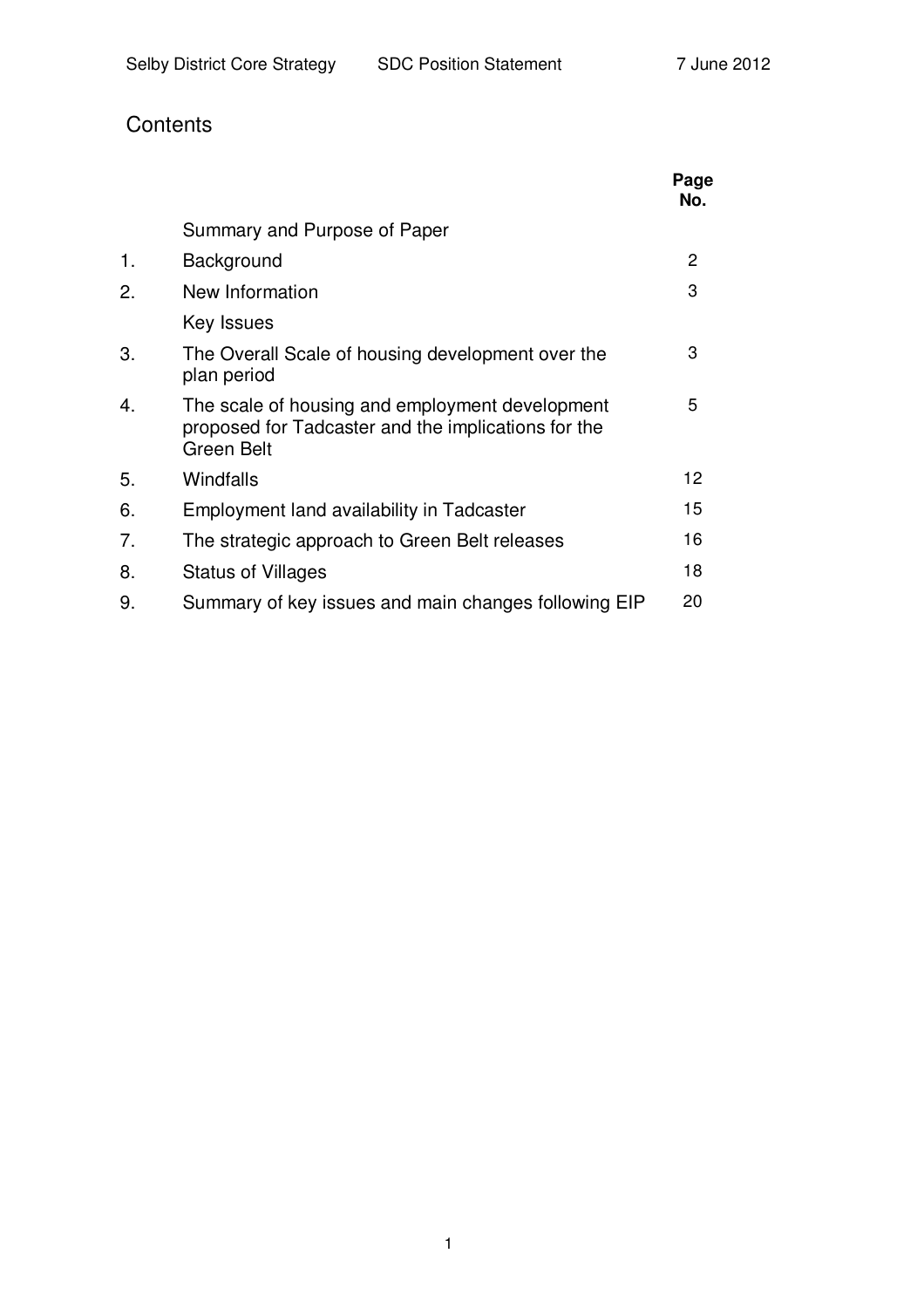#### **Council's Position regarding issues raised at the Core Strategy April 2012 EIP, to accompany 6 th Set of Proposed Changes.**

#### **Summary and Purpose of Paper**

This paper provides background for the Consultation June-July 2012 and sets out the Council's position on a number of issues raised through the EIP process and in the light of the NPPF.

It should be read alongside:

- CS/CD2f 6<sup>th</sup> set of Proposed Changes and Appendices (7 June 2012)
- CS/CD64 SDC NPPF Compliance Statement Part 1 The 3 Topics (13 April 2012)
- CS/CD64a SDC NPPF Compliance Statement Part 2 Remainder of Core Strategy (7 June 2012)
- CS/CD65 SDC Response to Representations received on the NPPF (7 June 2012)
- CS/CD63 Duty to Cooperate Compliance Statement (13 April 2012)
- Background Papers and other Core Documents (as set out in this paper)
- SDC Response to Inspector's Note on Windfalls (31 May 2012)

This paper is intended to assist participants and the Inspector in understanding the Council's case/views/position at the September 2012 EIP.

**It seeks to clarify particular points on specific issues where this is considered helpful. It does not repeat evidence provided elsewhere in other background papers and reports.**

#### **1. Background**

- 1.1 Council approved Proposed Changes to the Selby District Core Strategy on 13 December 2011 in the light of the suspension of the EIP in September 2011 in order to address concerns raised by the Inspector. The Proposed Changes were subject to consultation in January and February 2012.
- 1.2 Further EIP hearing sessions took place on 18 and 19 April for the purpose of considering the following three topics in the light of the further work undertaken by the Council, and considering the responses to the consultation on the Council's Proposed Changes:
	- The strategic approach to Green Belt releases
	- (ii) The scale of housing and employment development proposed for Tadcaster and the implications for the Green Belt
	- (iii) The overall scale of housing development over the plan period
- 1.3 In addition, because the NPPF had been published on 27 March the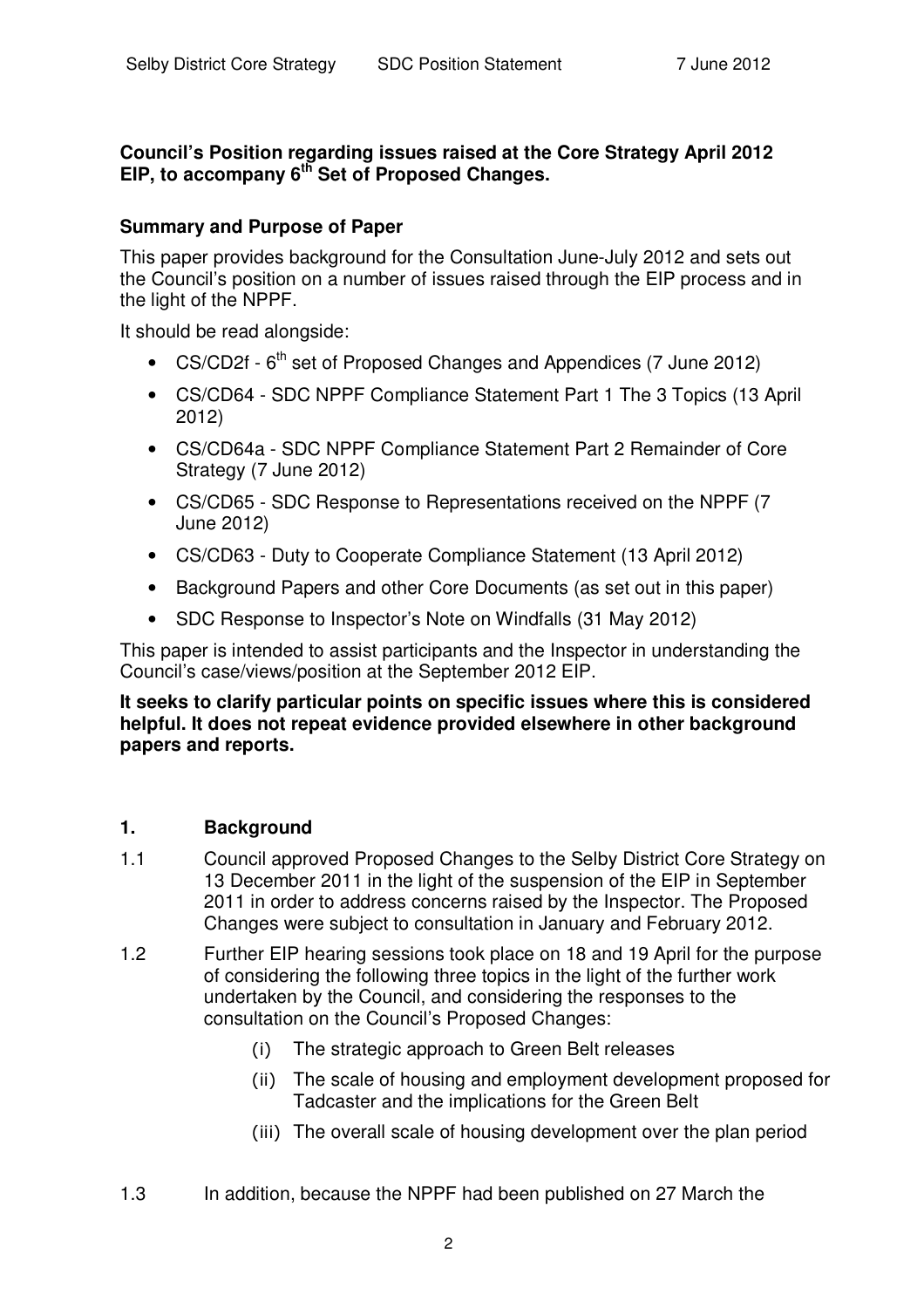Inspector also examined the consistency of the Council's proposals, on the three topics, with that framework.

1.4 Additional sessions have been arranged in September in order to reexamine all other elements of the Core Strategy in the light of the NPPF (and other remaining issues highlighted by the Inspector) and is not another opportunity to revisit maters which have been fully considered during the September 2011 and April 2012 EIPs.

#### **2. New Information**

- 2.1 The Inspector has published two notes explaining the process (see Core Strategy EIP web page). There is also the revised timetable for consultation and the September 2012 EIP.
- 2.2 Since the close of the EIP in April 2012, the Council has therefore:
	- 1. Assessed whether the Core Strategy policies are consistent with the NPPF and if any further changes are required to ensure consistency.
	- 2. Considered any further changes which are necessary in the light of the discussion at the April EIP including issues highlighted by the Inspector
	- 3. Published a  $6<sup>th</sup>$  Set of Prosed Changes and associated documents for consultation between 7 June and 19 July 2012
- 2.3 The Inspector asked all third parties for comments on the implications of the NPPF for the Core Strategy and the deadline for submission of those comments was 11 May 2012. Twelve responses were received. These have been considered by the Council in formulating any Proposed Changes. A separate paper (CD65) sets out the Council's individual responses to the representations to assist participants and the Inspector in understanding the Council's views at the September 2012 EIP.

# **Key Issues**

#### **3. The Overall Scale of housing development over the plan period**

- 3.1 At the September EIP the Inspector concluded that the Council's case for relying on the Regional Spatial Strategy figure was not sufficiently robust and the Council should reconsider the overall housing target in the light of the most up-to-date evidence. The Council commissioned Arup Consultants to undertake a robust and rigorous review of all of the available sources of evidence on future housing growth requirements. They considered the various sources of evidence on population growth, household formation, the housing market, housing completions, housing land availability, and the economy.
- 3.2 Their full report (November 2011) is available (and a further paper is attached to Executive Report E/11/43 on 1 December 2011). They recommend that 450 dwellings per annum (dpa) over the plan period is the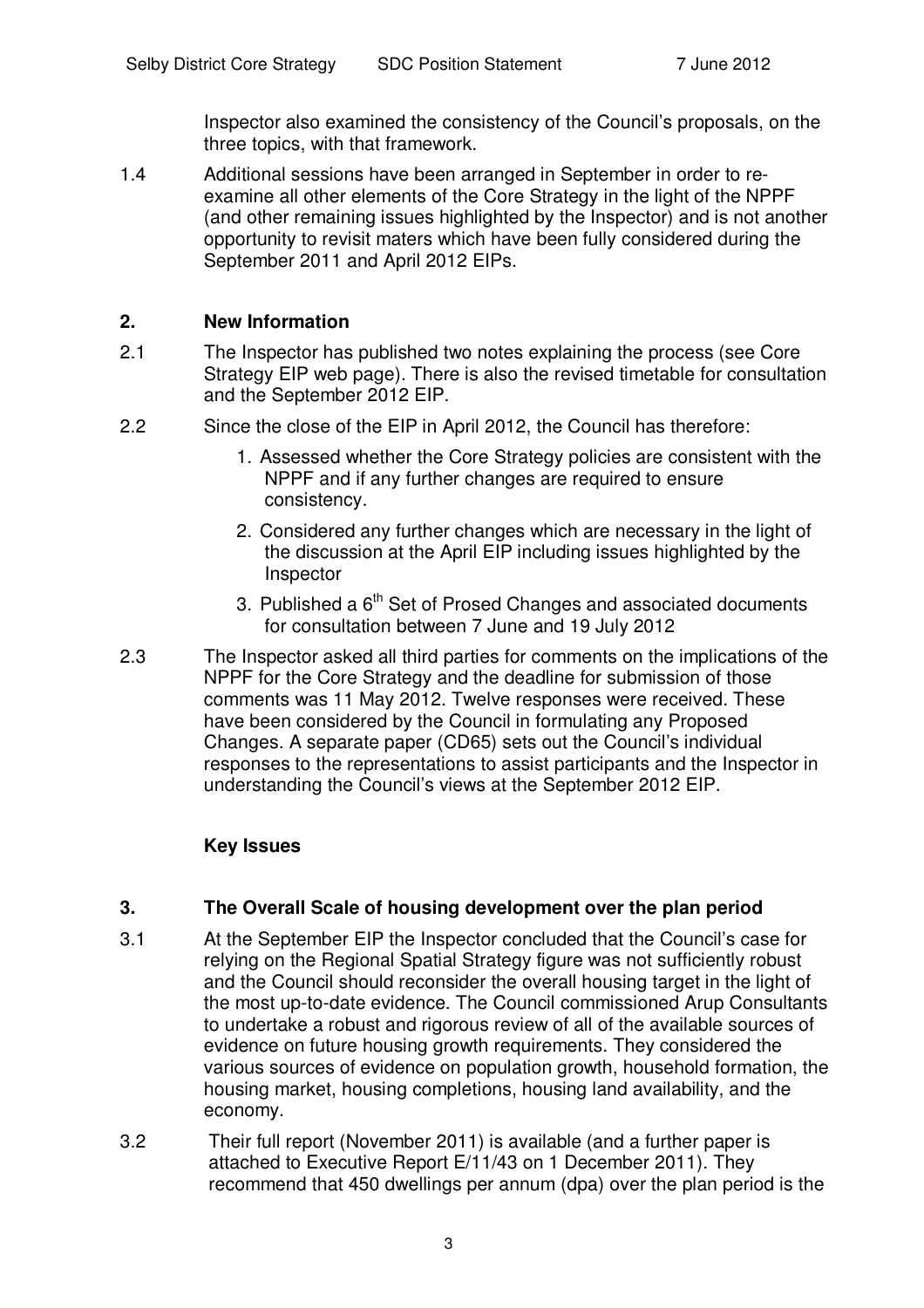most robust figure to use based on the 2004 government sub-national population projections (SNPP) which most accurately reflect current and expected market conditions.

- 3.3 Responses by other parties to Proposed Changes reiterated previous opinions that the Council should be using the 2008 SNPP. The Council commissioned Arup in March 2012 to consider any new evidence since their original assessment in November 2011. Their report is also available (April 2012) and was submitted to the Inspector prior to the April EIP recommencing.
- 3.4 Arup remained of the view that the 2004 SNPP was robust. They also considered the 2008 SNPP, and the 2010 SNPP (which had been published on 21 March 2012). Arup considered the representations, reviewed the new North Yorkshire Strategic Housing Market Assessment 2011 and other data on migration and household size for example. Arup concluded that even using the latest 2010 SNPP release the housing target should be about 450 dpa. The Council also considered that the approach taken was consistent with the NPPF.
- 3.5 The discussion at the EIP was inconclusive in terms of the elements of the evidence base which the various parties could agree upon. The Inspector asked for the Council and other participants to formulate a Statement of Common Ground (SCG)<sup>1</sup> regarding the population and household demand data.
- 3.6 The Council has accepted that the latest population projections (2010 based) are the starting point but that there is disagreement between the parties about the assumptions on household size/migration to be used in translating these into numbers of households. The issues relate to the implications of changes in migration and natural change assumptions in the Sub National Population Projections; and the economic outlook which affects household growth and migration assumptions.
- 3.7 It is not as straight forward as calculating a figure from the SNPP because that is a 'policy-off' figure. The NPPF is quite clear that other policy considerations need to be taken into account when determining the number of dwellings that the Core Strategy should deliver over the plan period (see also SDC Part 1 NPPF Compliance Statement 13 April 0212 CD64)
- 3.8 The data on demand must be understood within both the context of the assumptions used, and taking into account the Aims and Objectives of the Core Strategy policies. For example, the Core Strategy seeks to match jobs and homes, reduce the need to travel and support growth, which have been developed, based on extensive evidence and consultation and framed in the light of the constraints and opportunities.
- 3.9 Whereas other parties consider that the figure should be higher (between 500 and 550 dpa), the Council remain of the view that the figure should be about 450 dpa which provides for objectively assessed needs in accordance with NPPF (para 154) and which is aspirational but, crucially is realistic and deliverable based on both future economic expectations and

<sup>&</sup>lt;sup>1</sup> See Core Strategy EIP web page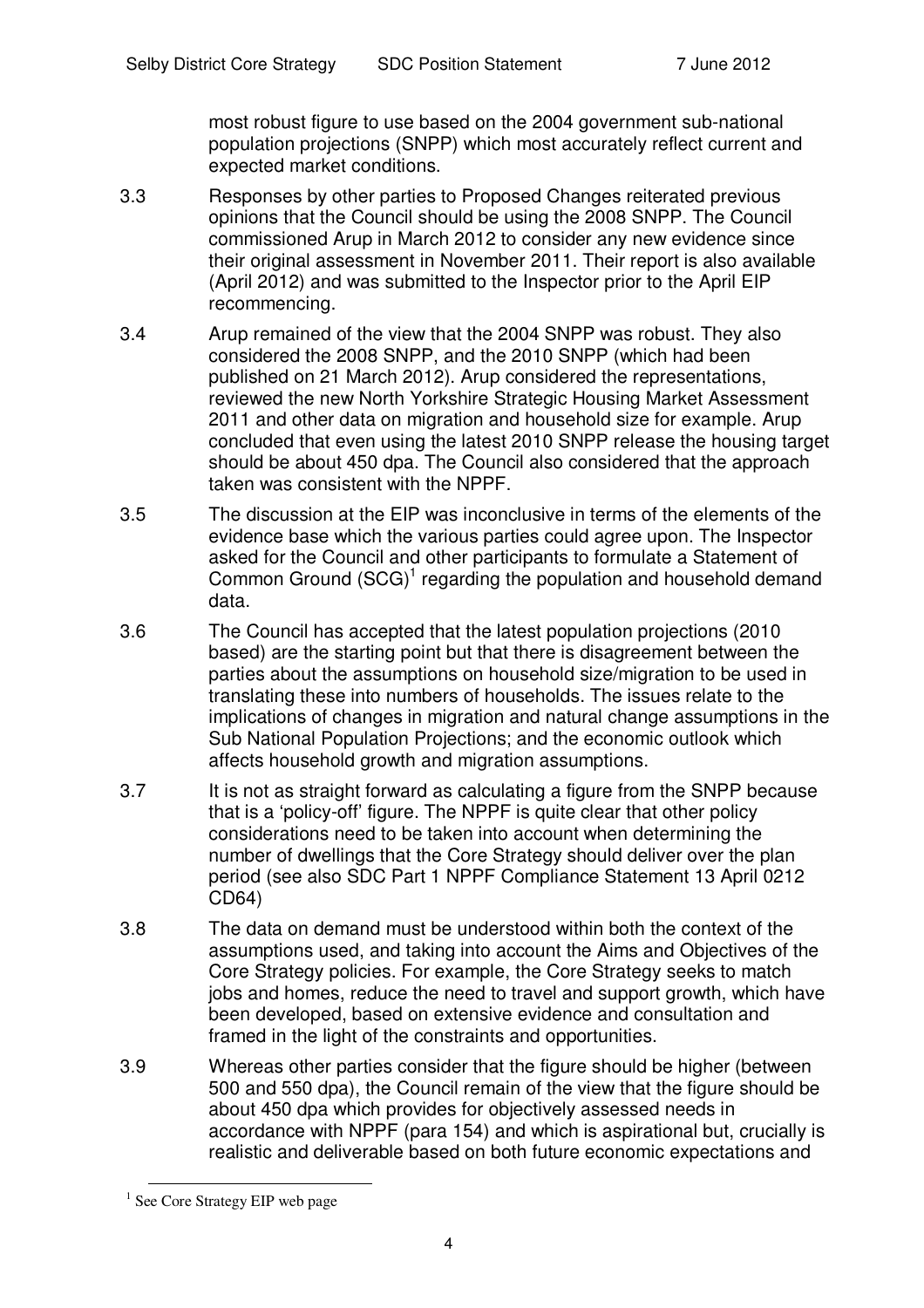past average completions.

- 3.10 An average annual housing growth requirement of 450 dpa represents a positive plan for growth and is still significantly above the "jobs-led" scenario B figure of 403 dpa set out in the NY SHMA (it should be noted economic conditions and forecasts have deteriorated since the NY SHMA was produced). The fact the UK has now re-entered recession, and reductions in public spending are likely to continue for several years, indicate the economic outlook remains weak.
- 3.11 Further information is provided in the SCG and previous Background Papers and Arup reports (and in paragraphs 6.4 – 6.21 of the SDC Part 1 NPPF Compliance Statement (CD64).
- 3.12 Therefore the position of the Council, in planning for annual average household growth of 450 dpa remains robust and reasonable. It must be noted that the 450 is a minimum target that the Council considers it can reasonably achieve to ensure the success of the Plan, but that additional development that comes forward as windfall will add significantly to the minimum.

#### **4. The scale of housing and employment development proposed for Tadcaster and the implications for the Green Belt**

#### *Background*

- 4.1 At the 2011 September EIP the Inspector considered that from evidence given at the hearings by agents of landowners in Tadcaster, it was clear that the Council could not deliver the housing and employment land that it argues is necessary to meet Tadcaster's needs without releasing land from the Green Belt.
- 4.2 Notwithstanding the above conclusion, the Inspector highlighted concerns about whether the scale of growth proposed for Tadcaster was fully supported by the evidence.
- 4.3 During the suspension, the Council revisited the evidence base and reviewed whether the level of growth can be accommodated. Further details are contained in previous Executive and Council reports CD/57 – CD/60 and other Background Papers (see documents published January 2012).
- 4.4 The revised Policy CP2 sets out that Tadcaster and Sherburn in Elmet now have 7% and 11% of the District's housing requirement respectively. This is not simply a redistribution of requirements to suit the circumstances, but now reflects more closely the evidence base and overall methodology for distribution of housing requirements across the District.
- 4.5 The Council also undertook an update on the SHLAA which identified a new non-Green belt site and assessed the Infrastructure Delivery Plan (IDP) to assess the effects of the change.
- 4.6 The revised Policy CP2 shows therefore that new allocations at Tadcaster is reduced from 475 dwellings to about 360 dwellings and increased in Sherburn in Elmet from 500 dwellings to about 700 dwellings. The SHLAA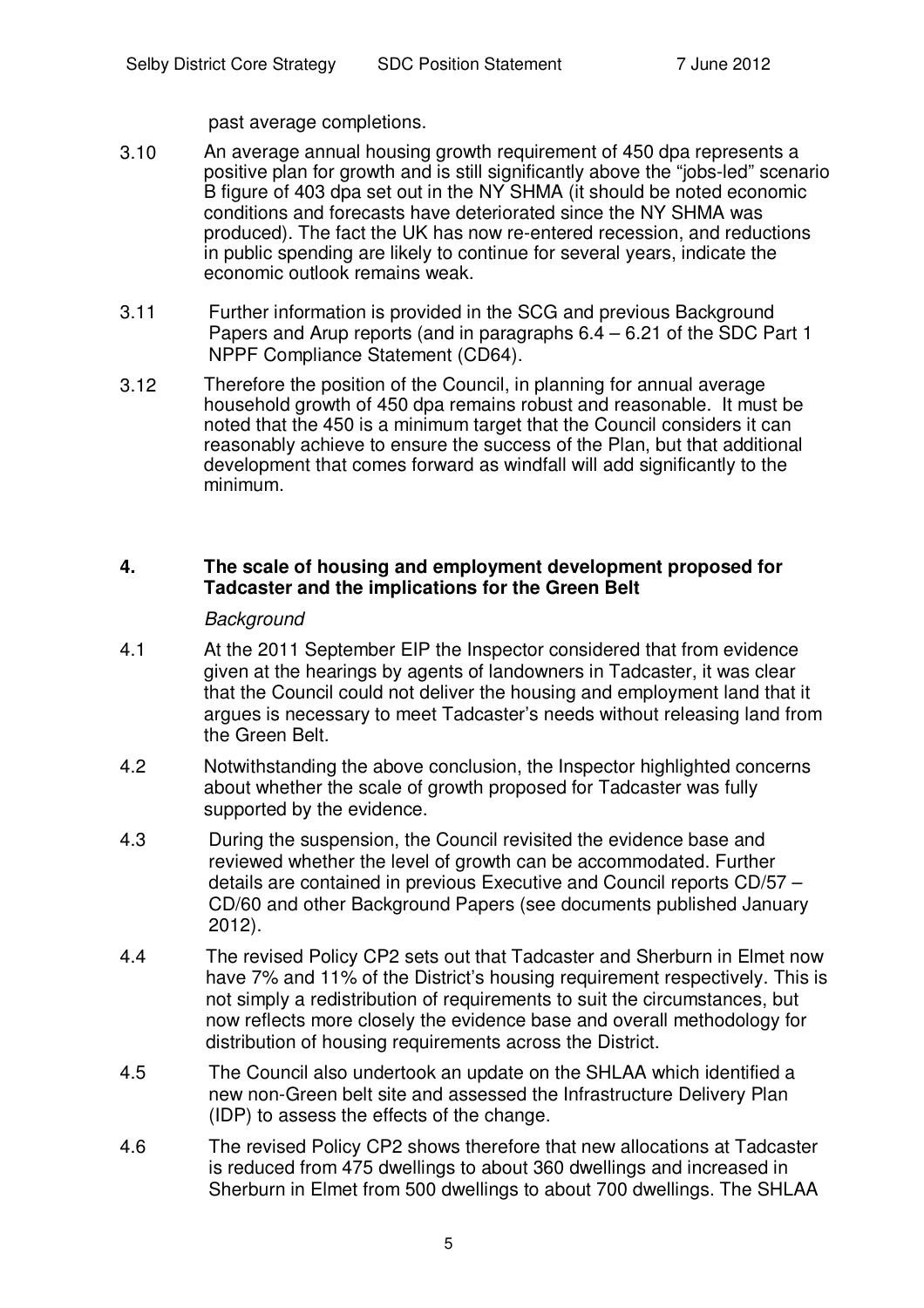shows sufficient land to accommodate this and responses from stakeholders on capacity of services through the IDP and the consultation has not highlighted and issues which would indicate that the revised level of growth cannot be accommodated.

- 4.7 In addition, to provide flexibility, the Council also amended Policy CP3 to ensure close monitoring and remedial actions if the numbers were not being delivered within certain timescales.
- 4.8 Further, the Council introduced a new Policy CPXX on Green Belt setting out the framework for undertaking a Green Belt review and clarifying the exceptional circumstances which would have to be met to allow alterations to the Green Belt boundaries to accommodate housing and employment growth.
- 4.9 However, further representations from third parties as part of the Proposed Changes consultation in January/February 2012 and at the April EIP highlighted that even if land were available, and it was allocated in the SADPD and given planning permission, a local landowner was likely to seek to prevent development coming forward.
- 4.10 The Inspector considered there were unusual circumstances in Tadcaster and he considered that it was necessary to include a contingency or provide a 'Plan B', to ensure that the Core Strategy was sound in its ability to deliver its proposals. He asked the Council to reflect on this and propose further amendments to the Core Strategy in Tadcaster.

#### *Alternative Proposals*

- 4.11 A number of alternative proposals were submitted by other parties at the EIP including reducing the level in Tadcaster and transferring the housing requirement to other settlements. Options put forward were:
	- $\circ$  Reducing the level in Tadcaster because it is too high and the reduced level can be accommodated through a detailed scheme that was presented
	- $\circ$  the DSVs in the northern sub-area to take the development, and /or identifying an extra DSV in Escrick<sup>2</sup> to serve this purpose
	- o re-distributing to other villages adjacent to Selby town to complement growth there
	- $\circ$  increasing the allocation to Sherburn In Elmet due to the level of land available / being promoted by landowners / developers
- 4.12 The Council's views on these options are summarised below in the context of the proposals as an alternative to the current SDCS.

 $2$  It should be noted that Escrick falls within the North-East sub-area in the SHMA, not the Northern Subarea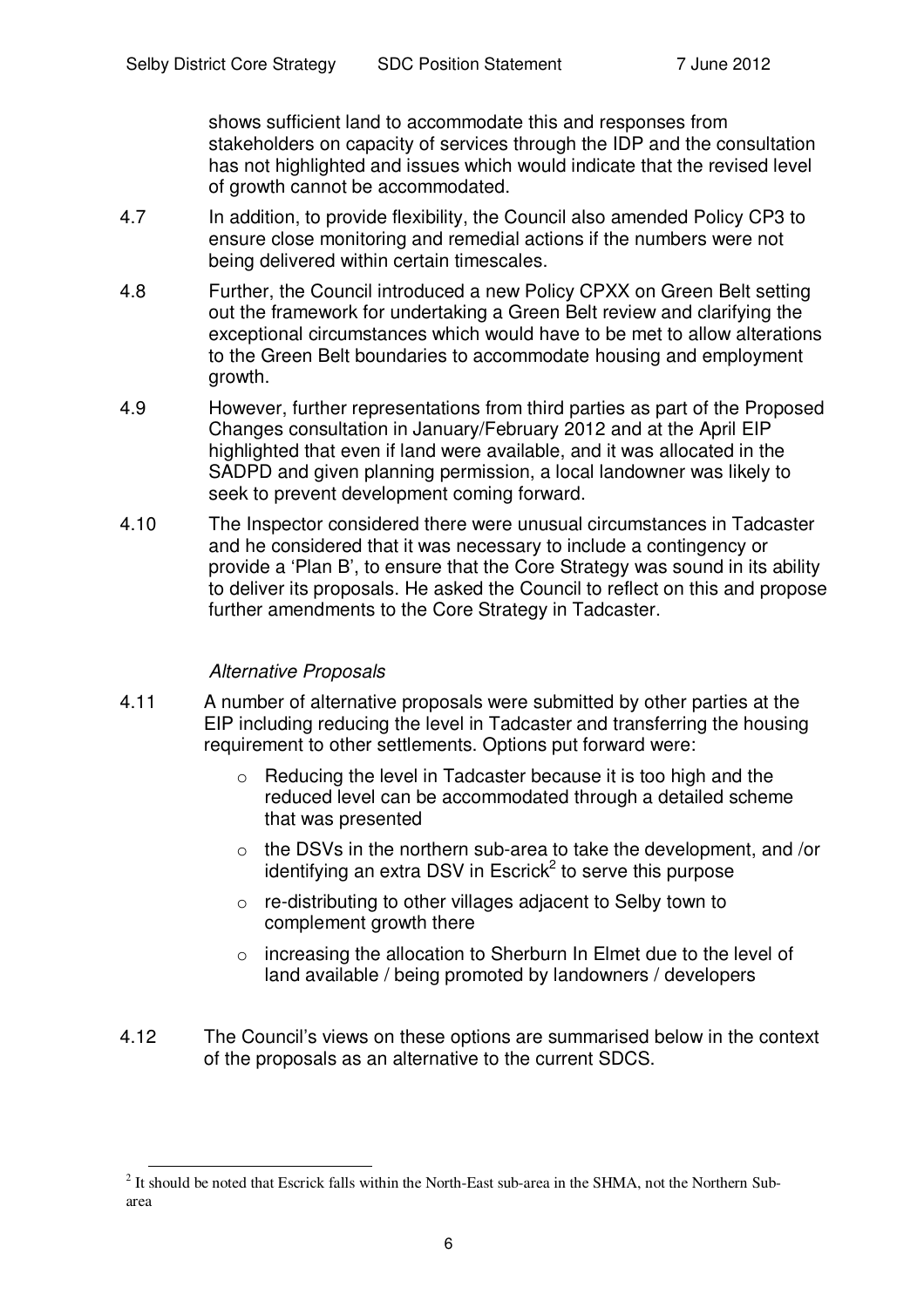#### *Reducing Tadcaster's requirement*

- 4.13 An agent on behalf of a local landowner has objected to the level of housing development proposed for Tadcaster in revised Policy CP2 (500 dwellings over the 16 year plan period with 360 dwellings on new allocations). Their agent's view is that the figure should be 288 dwellings and only 148 dwellings on new allocations are needed. They suggest that this could be delivered through a combination of their client's existing site at Mill Lane, implementing their new vision which includes a proposed housing scheme on the Council owned central car park and by ensuring windfall development is taken into account (through reducing the amount of new allocations which need to be found).
- 4.14 The Council does not consider this approach to be a reasonable alternative because:
	- $\circ$  The Council's view is that 7% is the appropriate amount for reasons set out in previous reports and Background Papers.
	- $\circ$  It is not appropriate to discount Tadcaster's requirement by planning permissions elsewhere in the northern sub-area.
	- o The SHLAA evidence considers that the two Mill Lane sites together will only deliver 104 dwellings due to Flood zone 3.
	- $\circ$  The detailed scheme for the town put forward by agents is more appropriate for consideration at the Site Allocation DPD (a proposal for delivery not a reasonable alternative to determining distribution).
	- o The Council will consider all its land holdings and the car park role as part of the SADPD

#### *Re-distributing Tadcaster's requirement to villages in the Northern sub-area*

- 4.15 The Council does not consider this is a reasonable alternative because:
	- $\circ$  The Council's view is that 7% is the appropriate amount for reasons set out in previous reports and background papers.
	- o There are insufficient numbers of DSVs and they are small and relatively remote which means it would be inappropriate and unsustainable and contrary to the strategy of the plan for them to be expected to accommodate an additional requirement in addition to what they already have allocated to them through the DSV requirement in Policy CP2.
	- $\circ$  The northern sub area is the least self-contained sub-area and increasing allocations in the villages there would lead to unsustainable travel patterns (as evidenced by various other Background Papers) contrary to the plans' key aims and objectives
	- $\circ$  This would not support the town's regeneration and could contribute to Tadcaster's' population decline
	- o Escrick is not in the Northern sub-area (but the North Eastern subarea instead)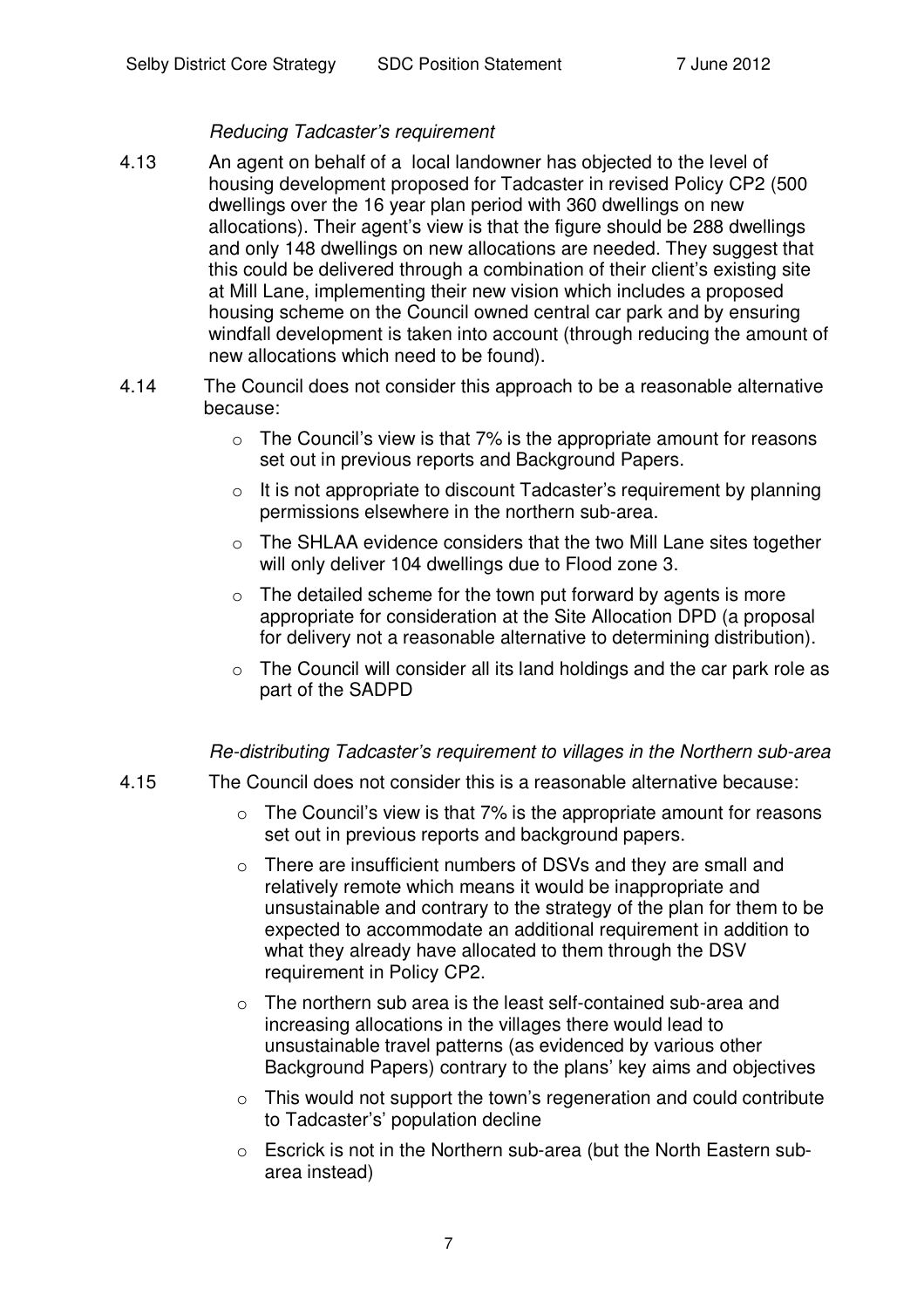*Re-distributing Tadcaster's requirement to the 3 villages adjacent to Selby town*

- 4.16 The Council's view is that 7% is the appropriate amount for Tadcaster, for the reasons set out in previous reports and background papers.
- 4.17 The Council has already submitted a statement to the EIP (28 September 2011) on their position regarding Barlby/Osgodby, Brayton and Thorpe Willoughby, which includes the following views:
	- $\circ$  It is acknowledged that the three villages might be expected to accommodate future housing growth in excess of the level that would be appropriate in other villages owing to their greater sustainability and close proximity to Selby. However growth should be complimentary to growth in Selby, and not risk creating a 'Greater Selby or result in a level of growth greater than that planned in Local Service Centres. The Councils priority is to maintain the separate identity of all three settlements and to ensure that growth is focussed on Selby.
	- $\circ$  The complimentary role of the three villages is clearly articulated in both Policy CP1 and the supporting text (see paras 4.17 and 4.25 bullet point 6). The three villages are specifically referred to by name in Policy CP1 and are treated differently to the other Designated Service Villages by the expressed recognition of the scope for growth in them to complement growth in Selby. It is not considered that the soundness of the Core Strategy would be improved by identifying a separate tier within the settlement hierarchy which could potentially overcomplicate the settlement hierarchy.
	- $\circ$  The Council also remains of the view, as set out in Written Statement No. 3, that decisions regarding the precise scale and location of development in all the Designated Service Villages, should be taken through the Site Allocations DPD, based on local circumstances and in consultation with local communities.
	- $\circ$  In this respect it should be noted that the emerging Site Allocations DPD earmarks about 39% of planned housing growth in Designated Service Villages to Barlby/Osgodby, Brayton and Thorpe Willoughby combined. This equates to nearly 13% of all proposed housing growth across the District

#### *Re-distributing Tadcaster's requirement to Sherburn In Elmet*

- 4.18 The Council does not consider that a redistribution to Sherburn in Elmet based on the level of land available or being promoted by landowners / developers is a reasonable alternative because:
	- Linking housing and jobs then there would be potential that too high a combined growth at Sherburn in Elmet could undermine the role of Selby as the Principal Town and regeneration objectives there.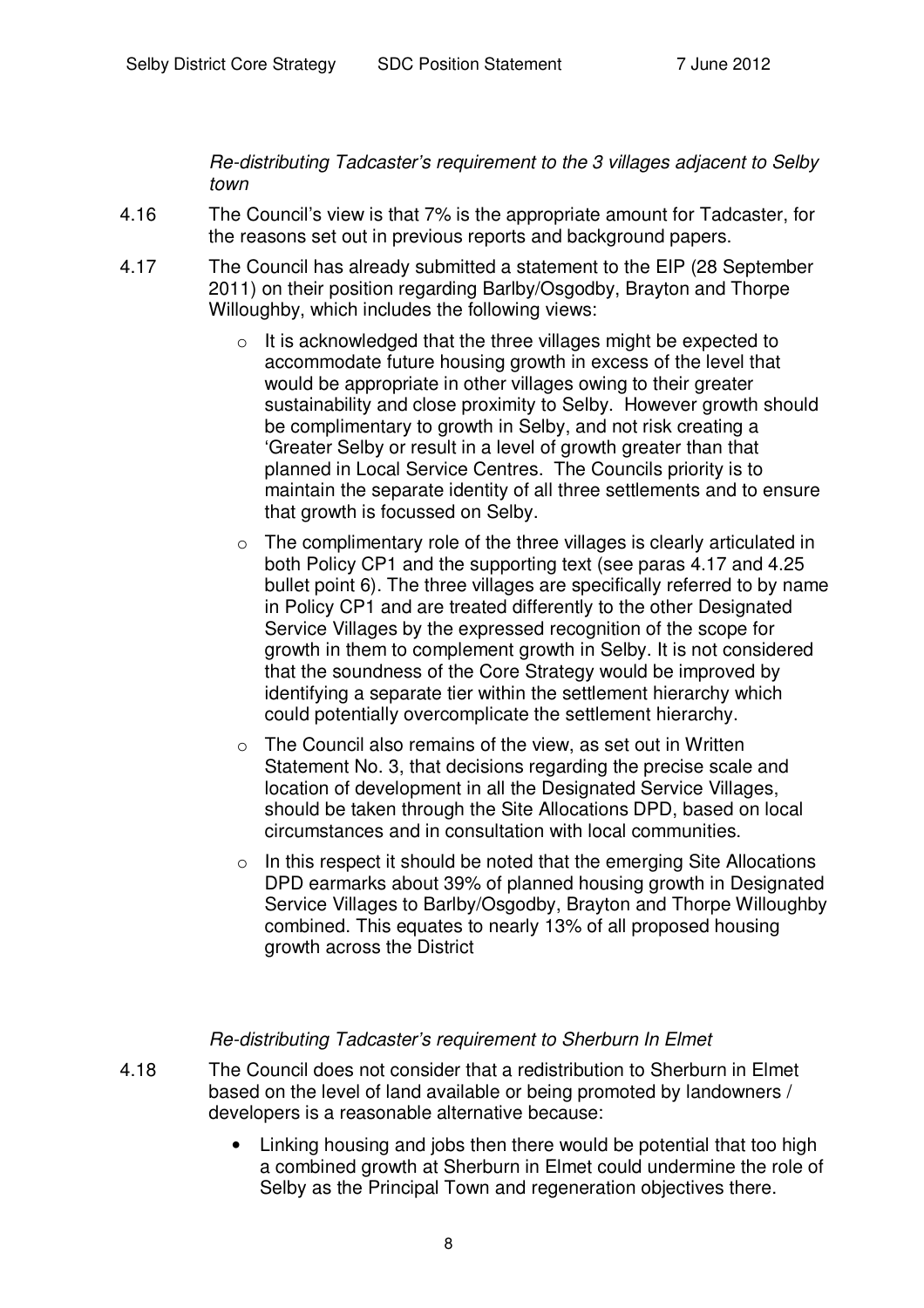- Increased development above that already proposed, depending on the scale, may be at odds with the town's role as a Local Service Centre, affecting its position in the settlement hierarchy.
- The existing service base is weaker than Tadcaster (with a much smaller range of retail and leisure facilities)
- The town is less self-contained than the other towns in the District. For example Sherburn in Elmet has a relatively low proportion of economically residents who live and work in the town (only 18%, compared with 27% in Tadcaster and Selby 38%) $^3$  and a higher requirement may be more likely to exacerbate out commuting than growth at Tadcaster.

### *Consideration of Options*

- 4.19 The Council has already considered a number of alternative options of accommodating Tadcaster's housing requirement following the September EIP in the light of addressing the Inspector's concerns on the level of growth at Tadcaster and deliverability issues.
- 4.20 The preferred option (Option A, 1a to 1c) was chosen which sought to accommodate Tadcaster's needs through: identifying further sites in Tadcaster on non-Green Belt land through the SHLAA update; working with landowners / last resort CPO to bring existing sites forward (mechanisms incorporated into revised Policy CP3); and establishing exceptional circumstances for a Green Belt review to deliver the plan's vision, aims and objectives if the alternative sites on non-Green Belt land would be less sustainable overall (new Policy CPXX).
- 4.21 However it is clearly of concern to the Inspector that the Core strategy is flexible enough to ensure delivery if these plans fail. As such the Council has considered a "Plan B".
- 4.22 The following alternatives (Option B) were considered in November/December by the Council (in December 2011 – see core documents CD57-60) and were subject to Sustainability Appraisal:
	- 2. Reduce numbers at Tadcaster and increase housing figures at Selby
	- 3. Reduce numbers at Tadcaster and share the increase between Selby and Sherburn in Elmet
	- 4. Reduce numbers at Tadcaster and increase figures at Sherburn in Elmet.
	- 5. Reduce numbers at Tadcaster and increase figures for the 3 settlements closest to Selby town (Barlby/Osgodby, Brayton and Thorpe Willoughby).
	- 6. Reduce numbers at Tadcaster and increase figures in the Designated Service Villages.

<sup>&</sup>lt;sup>3</sup> See Table 3.6 in the SHMA (CD24)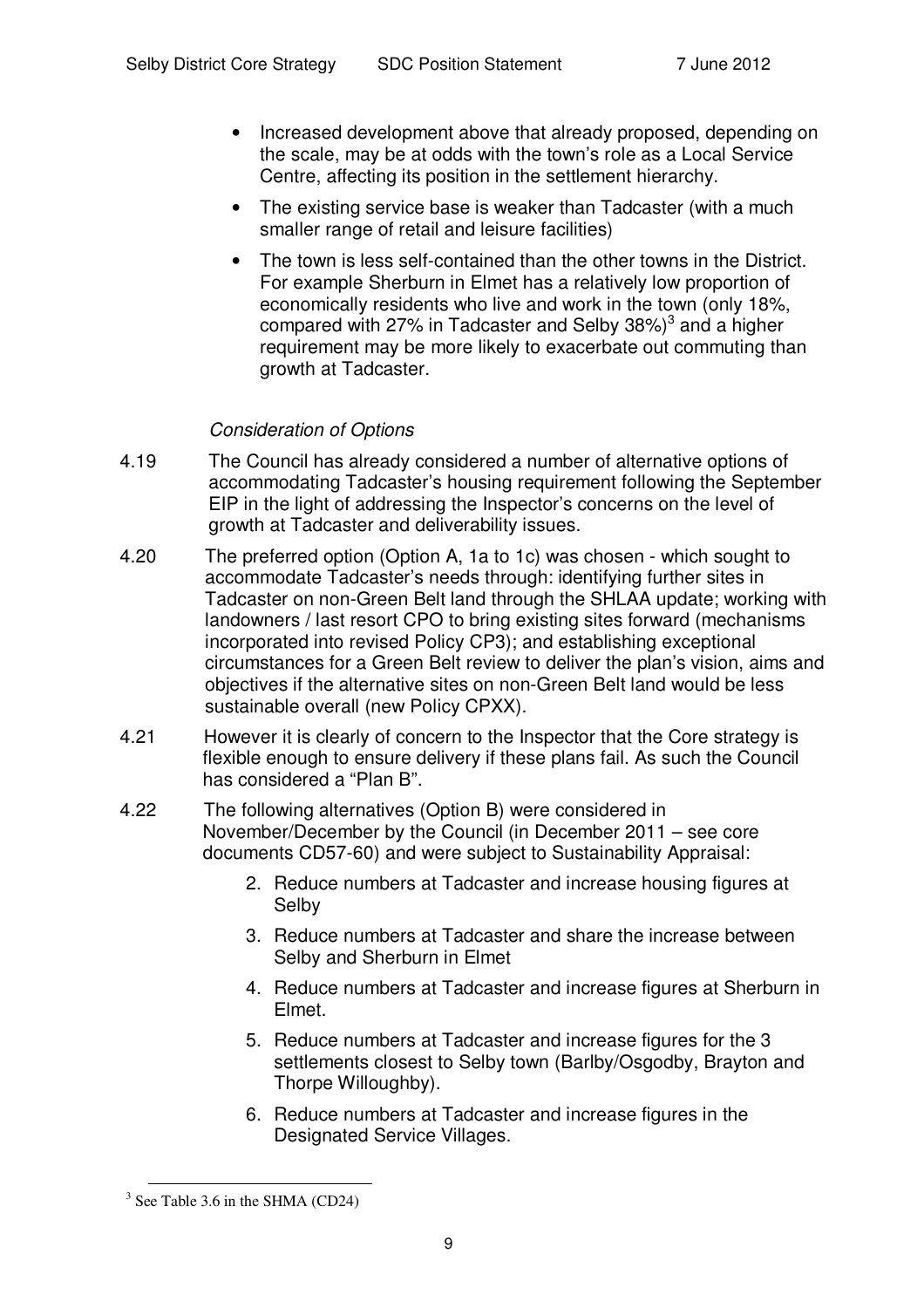- 4.23 The Addendum to the Sustainability Appraisal is available as a Core Document (CD17h) and that appraisal has been taken into account in choosing the Plan B, in addition to ensuring that the Plan B accords with the vision, aims and objectives of the Core Strategy.
- 4.24 Option B6 was rejected because that would undermine the overall strategy. The alternatives within Option B2-5, which would redistribute development to other settlements, were not supported by the Council at that time.
- 4.25 However, in the light of the Inspector's request, Council has re-considered these options in order to ensure that there is a contingency / Plan B in the Core Strategy.

#### **Delivery of Tadcaster sites - Plan B / Contingency**

#### **Proposals**

- 4.26 The Council remains of the view that the level of growth identified in Policy CP2, as distributed through the settlement hierarchy is the most sustainable option and the appropriate level, and is based on the evidence. Any further reductions at Tadcaster would be contrary to the Core Strategy and Regional Spatial Strategy which says that the Local Service Centres should accommodate local needs.
- 4.27 However it is clear that the Core Strategy must incorporate flexibility to ensure the proposed strategy can be delivered, and if not precisely in line with the broad numbers envisaged in Policy CP2 then the plan should incorporate an alternative approach.
- 4.28 As such, the proposed 'Plan B' involves the Site Allocations DPD identifying sufficient / additional land to deliver the requirement in Tadcaster and the release of further sites should those not come forward, and then the release of additional sites in settlements in accordance with the hierarchy in Policy CP1 in the event that those do not come forward. The sites would be released after a certain time period following the adoption of the SADPD.
- 4.29 The Plan B being proposed retains the overall strategy and intentions of Policy CP2 and provides flexibility to ensure the required housing is delivered in line with the NPPF.
- 4.30 The full revised text and amended Policy CP3 are provided in the  $6<sup>th</sup>$  Set of Proposed Changes (CD2f). The additional section being added to set out Plan B is reproduced below:
	- CC. In Tadcaster, due to the potential land availability constraint on delivery, the Site Allocation DPD will allocate land to accommodate the quantum of development set out in Policy CP2 in three phases as follows:

Phase 1: the preferred sites in/on the edge of Tadcaster which may include Green Belt releases in accordance with Policy CPXX. Phase 1 will be released on adoption of the SADPD.

Phase 2: a second choice of preferred sites in/on the edge of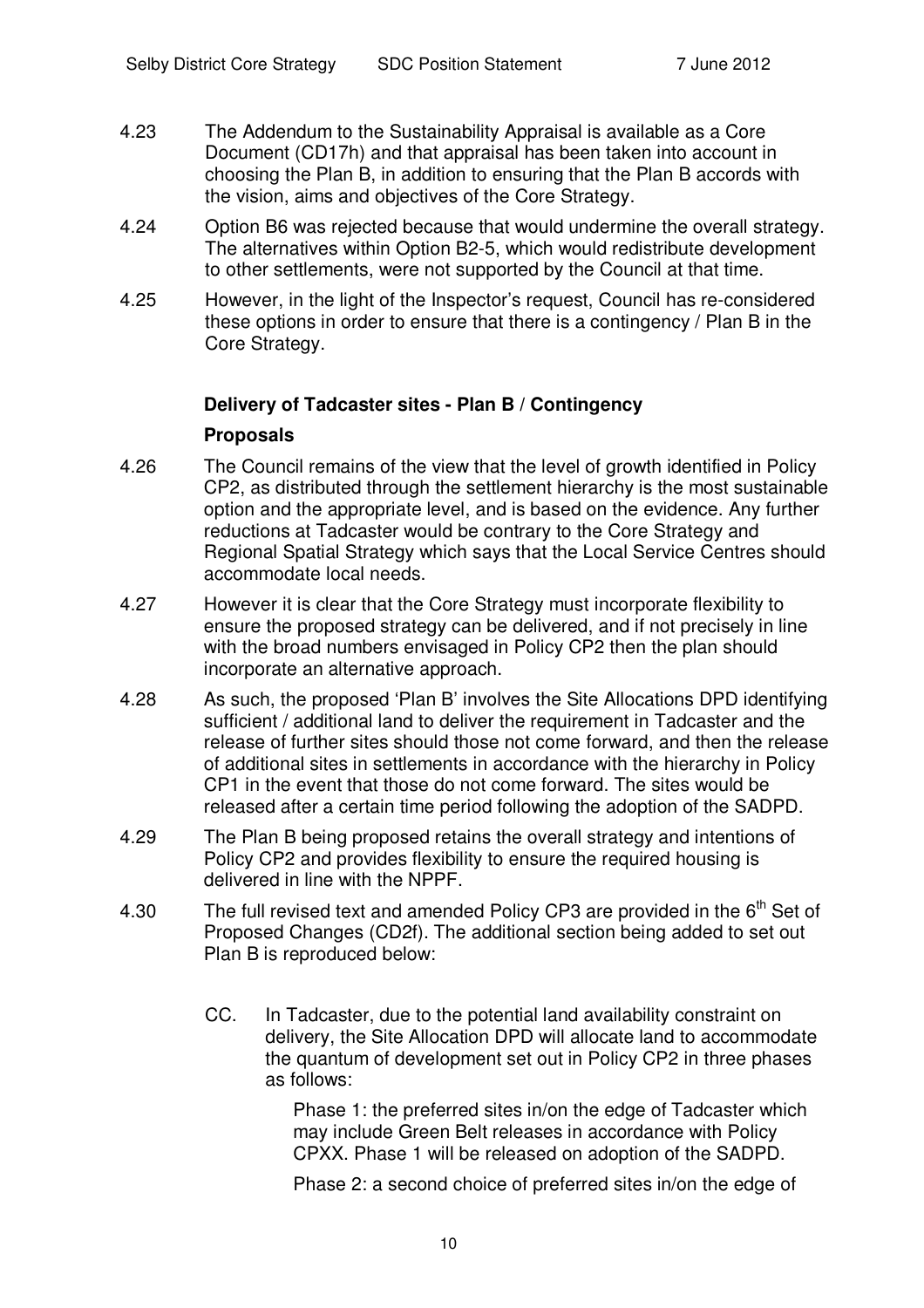Tadcaster which may include Green Belt releases in accordance with Policy CPXX. Phase 2 will only be released in the event that Phase 1 is not at least one third completed after 5 years following the release of Phase 1.

Phase 3: a range of sites in/on the edge of settlements in accordance with the hierarchy in Policy CP1 and which may include Green Belt releases in accordance with Policy CPXX. Phase 3 will only be released after 3 years following release of Phase 2 and only in the event that the combined delivery of Phase 1 and Phase 2 is less than 50% of the target yield

*Strategic Environmental Assessment and Sustainability Appraisal (SEA/SA) of the Contingency*

- 4.31 The SEA Directive states that the environmental report should consider reasonable alternatives taking into account the objectives and the geographical scope of the plan or programme.
- 4.32 The detailed sustainability appraisal of the options (Option A, 1a-1c and Option B 2-6) may be found in Appendix B of the SA Addendum (Core Document reference CS/CD17h).
- 4.33 The above revision to Policy CP3 as the plan's contingency, is a combination of all the options which were subject to SA. Overall, looking at all the options, there are neutral and or positive effects from directing new development in accordance with the hierarchy of settlements; for example improving accessibility to culture, leisure and recreation facilities and improving quality of housing available to all. Therefore the contingency is considered sustainable overall.
- 4.34 The strategic nature of the Core Strategy policies has made more detailed assessments difficult: due to the size and location of site allocations being unknown at this stage, uncertainties were identified in the appraisals regarding the effects on biodiversity, heritage, flood risk and the promotion of brownfield sites. However, other Core Strategy Policies seek to minimise and/or mitigate any potential adverse effects. These issues will be considered in more detail as part of any additional work to the Site Allocations DPD.
- 4.35 A correction to the Addendum should be noted in relation to Option 1c (taking land out of the Green Belt to accommodate development). This Option had been identified as least sustainable because the appraisals stated that Green Belt sites are more likely to have ecological effects than non-Green Belt sites, given that Green Belt is generally outside the settlement boundary and also likely to be greenfield (and therefore is probably more likely to have higher ecological value). However, given that Green Belt is a planning policy designation not an environmental designation (biodiversity, ecology or landscape), development of Green Belt land should not be in theory any less sustainable than greenfield non-Green Belt land. Clearly this is dependent on the site in question and therefore, on further consideration, the appraisal summary (Appendix B of the SA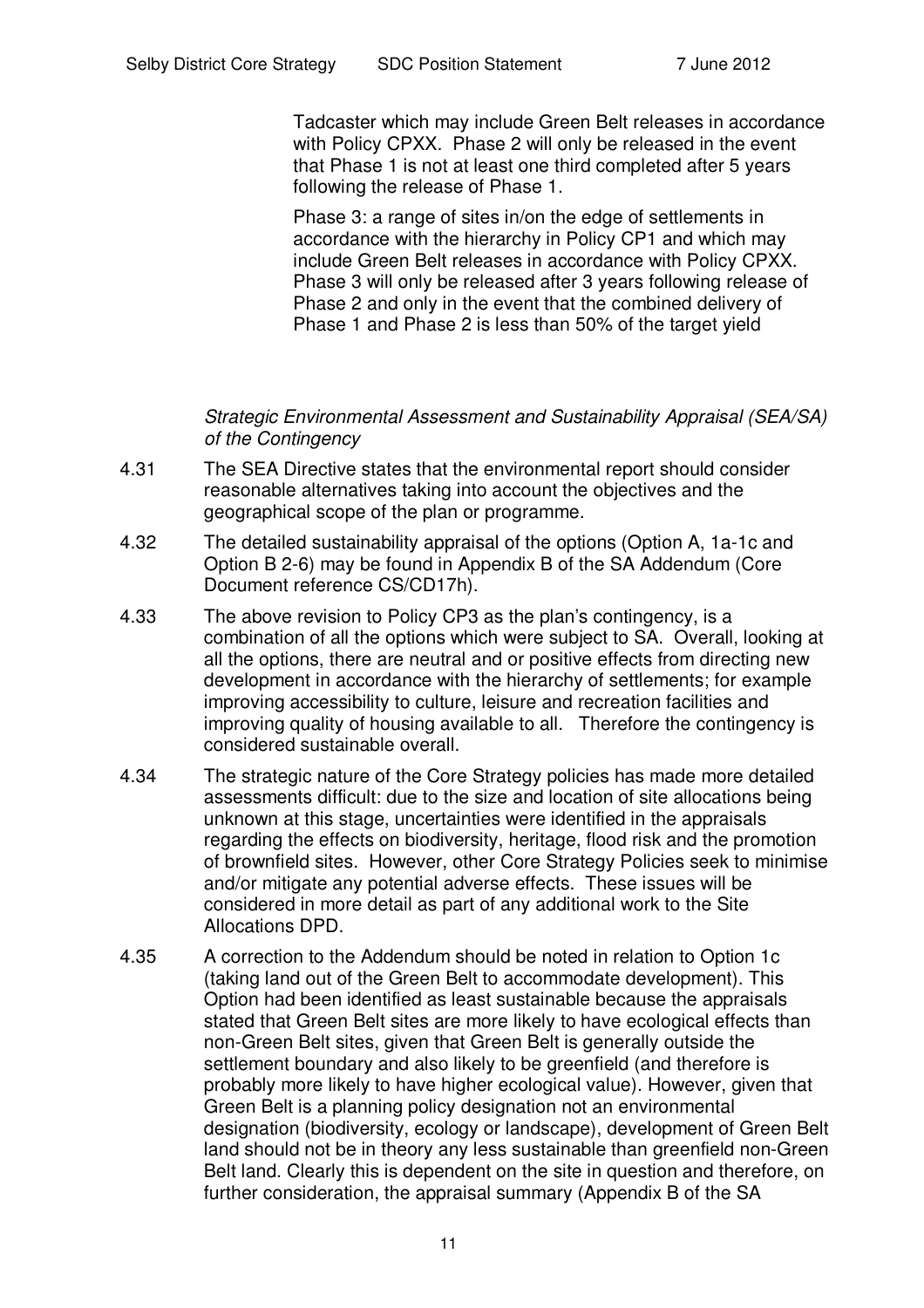Addendum) is amended to "uncertain" rather than "negative".

4.36 In conclusion, the SA as a strategic assessment, with numerous unknowns to consider, does not demonstrate that the policies are not sustainable. Instead it flags those issues to consider at the appropriate time when allocating sites in the Site Allocations DPD.

#### **5. Windfalls**

- 5.1 There was debate at the EIP regarding the monitoring of windfalls and how such sites are taken into account as part of the housing land supply calculations.
- 5.2 The NPPF (paragraph 48) says that LPAs may make an allowance for windfalls in their 5 year land supply. It does not allow for windfalls to form part of the housing land target:

"*Local planning authorities may make an allowance for windfall sites in the five-year supply if they have compelling evidence that such sites have consistently become available in the local area and will continue to provide a reliable source of supply. Any allowance should be realistic having regard to the Strategic Housing Land Availability Assessment, historic windfall delivery rates and expected future trends, and should not include residential gardens*."

- 5.3 The NPPF says that LPAs may make an allowance for windfalls in their 5 year land supply. It does not allow for windfalls to form part of the housing land requirement. As such it is clear that windfalls are an issue for supply and not part of the housing target.
- 5.4 The Council considers that existing text at paragraph 5.28 which deals with windfalls in the Core Strategy is clear but it is proposed to be expanded for further clarity.

#### *Windfalls Evidence base*

- 5.5 Evidence from the Council's AMRs since 2005, presented to the EIP in April by agents of a landowner, and confirmed by SDC, demonstrated that historically windfalls have contributed significantly to housing land supply.
- 5.6 The Inspector has, since the EIP, asked for further information from the Council regarding their definition of windfalls and to provide a more detailed breakdown of the monitoring data relating to past completions and this has been submitted. The figures below are taken from the information submitted to the Inspector.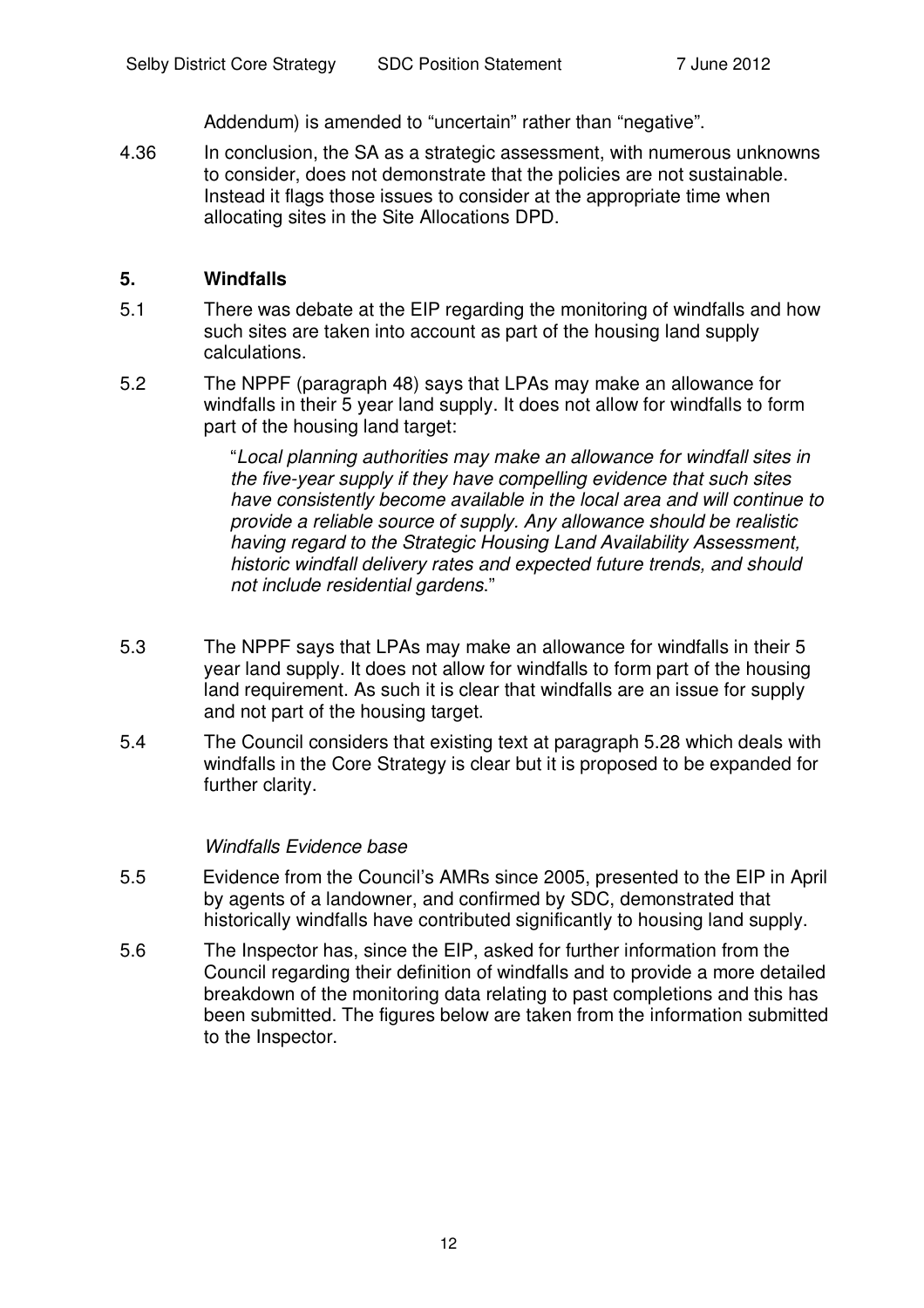|                             |                          |                                   |                                        | Figures for non-<br>allocated sites<br>(SDC definition) |                                                      |                           |                                                         | <b>Figures for only</b><br>those non-<br>allocated sites<br>which are also PDL |                                        |
|-----------------------------|--------------------------|-----------------------------------|----------------------------------------|---------------------------------------------------------|------------------------------------------------------|---------------------------|---------------------------------------------------------|--------------------------------------------------------------------------------|----------------------------------------|
| Period                      | <b>Completions total</b> | Completions on<br>allocated sites | On allocated sites<br>% of completions | Completions on all<br>other sites<br>(windfall)         | % of Completions<br>on all other sites<br>(windfall) | All completions on<br>PDL | $\overline{\bf{5}}$<br>completions o<br>PDL<br>% of all | Of windfalls, how<br>many on PDL*                                              | completions on<br>% of windfall<br>pol |
| 2010-11                     | 366                      | 155                               | 42.3                                   | 211                                                     | 57.7                                                 | 181                       | 49.5                                                    | 174                                                                            | 82.5                                   |
| 2009-10                     | 270                      | 107                               | 39.6                                   | 163                                                     | 60.4                                                 | 125                       | 46.3                                                    | 117                                                                            | 71.8                                   |
| 2008-09                     | 222                      | 59                                | 26.6                                   | 163                                                     | 73.1                                                 | 154                       | 69.4                                                    | 146                                                                            | 89.6                                   |
| 2007-08                     | 583                      | 240                               | 41.2                                   | 343                                                     | 58.8                                                 | 299                       | 51.3                                                    | 271                                                                            | 79.0                                   |
| 2006-07                     | 874                      | 187                               | 21.4                                   | 687                                                     | 78.6                                                 | 585                       | 66.9                                                    | 585                                                                            | 85.2                                   |
| 2005-06                     | 633                      | 53                                | 8.4                                    | 580                                                     | 91.6                                                 | 473                       | 74.7                                                    | 473                                                                            | 81.6                                   |
| 2004-05                     | 469                      | 167                               | 35.6                                   | 302                                                     | 64.4                                                 | 242                       | 51.6                                                    | 242                                                                            | 80.1                                   |
| <b>TOTAL</b><br>2005-2010   | 3417                     | 968                               | -                                      | 2449                                                    | ۰                                                    | 2059                      | $\blacksquare$                                          | 2008                                                                           |                                        |
| <b>Average</b><br>2005-2010 | 488                      | 138                               | 30.7%                                  | 350                                                     | 69.2%                                                | 294                       | 58.5                                                    | 286.9                                                                          | 81.4%                                  |

- 5.7 The reasons for this reflect policies in the Selby District Local Plan (SDLP). It is fair to say that SDLP policies allowed for more opportunities for allowing windfalls and that the high level of windfalls positively contributed to the 5 year land supply and Phase 2 allocations releases were only necessary in 2011. These patterns will not necessarily be repeated during the coming plan period as land releases will reflect the policies contained in the Core Strategy. Whereas the SDLP sought to control development, the SDCS (and SADPD) seeks to promote development in line with Government objectives for growth and has been positively prepared. Further, sites allocated in the SADPD will be released without phasing (apart from 'Plan B' sites) and will have been assessed for suitability, availability and deliverability in line with the latest government requirements and thus there should be more certainty that the sites will come forward and windfalls will be in addition to the minimum target.
- 5.8 Notwithstanding the above, Policy CP1A of the SDCS provides for the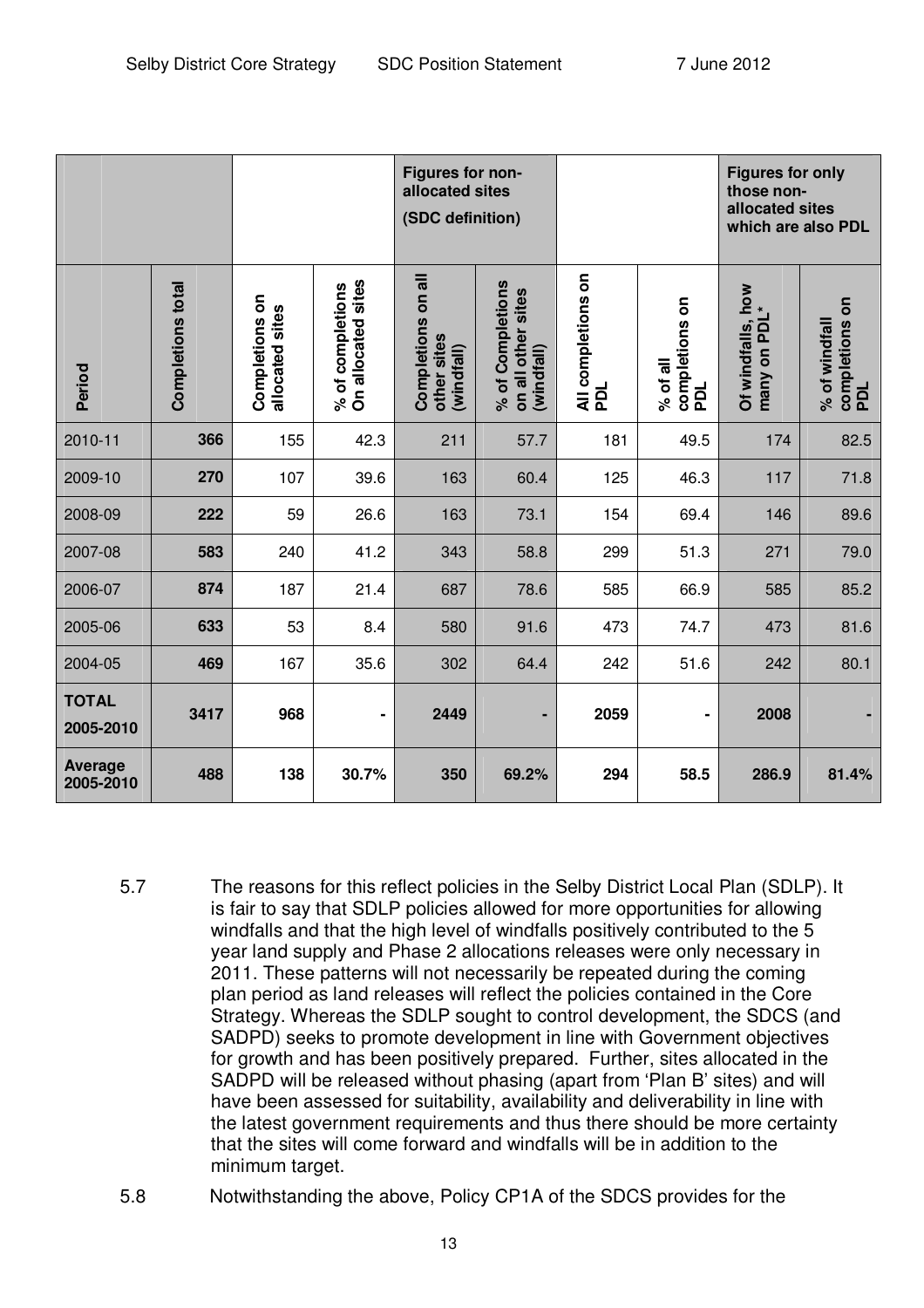management of residential development in settlements. This provides the criteria for allowing new housing development on non-allocated sites in the three towns and DSVs and the secondary villages, including conversions and redevelopments. This is effectively planning for windfalls to contribute to housing land supply over and above allocations.

- 5.9 Appendix 3 of the Council's Written Statement No. 6 (WS6) submitted to the EIP indicates that the likely contribution from garden curtilages under CP1A would account for approximately 10% of new development across the District.
- 5.10 Appendix 4 of WS6 indicates that the additional contribution under CP1A from infill, frontage development in Secondary Villages might be up to about 60 dwellings in total over the Plan period.
- 5.11 Appendix 5 of WS6 indicates that a further contribution from the redevelopment of farmsteads in Secondary Villages under CP1A could be about 500 dwellings over the Plan period (the maximum if all known farmsteads within these villages were redeveloped).
- 5.12 Therefore the Council accept that historically there has been a high proportion of completions from non-allocated sites. However, historic performance is not necessarily an indicator of future potential and it is considered that windfalls will not continue to provide a significant or reliable source of supply at the scale experienced in the past, and therefore the Core Strategy should not make an allowance for windfalls as part of the expected delivery of the housing target in Policy CP2.

#### *How windfalls will be taken into account when determining scale and distribution of allocations*

- 5.13 An agent took the view that because the 'calculation' of Tadcaster's proportion of housing distribution is based on the identified need in the Strategic Housing Market Assessment (SHMA) pooling together Tadcaster parish and the northern sub-area then any windfall permissions in the northern sub-area should be used to discount against the Tadcaster's new allocations requirement. For example, a case was cited that because Newton Kyme Papyrus Works site has planning permission for 140 dwellings which falls within the northern sub-area, then this should be taken off the Tadcaster requirement for 360 dwellings.
- 5.14 However it is not appropriate to discount Tadcaster's requirement by other permissions in the northern sub area for a number of reasons, including the incompatible comparison with how the distribution was 'calculated'. The complex and detailed issues of how the district wide distributions of housing growth are covered variously in the Core Strategy and Background Papers and other EIP submissions. Background Paper 3 (and superseded versions which are on the background paper archive webpage) clearly set out how the various proportions for all the layers in the settlement hierarchy have been derived and this complex issue is not repeated here.
- 5.15 However, in summary a number of objectives were considered and the preferred and most sustainable solution was derived from a balanced approach of :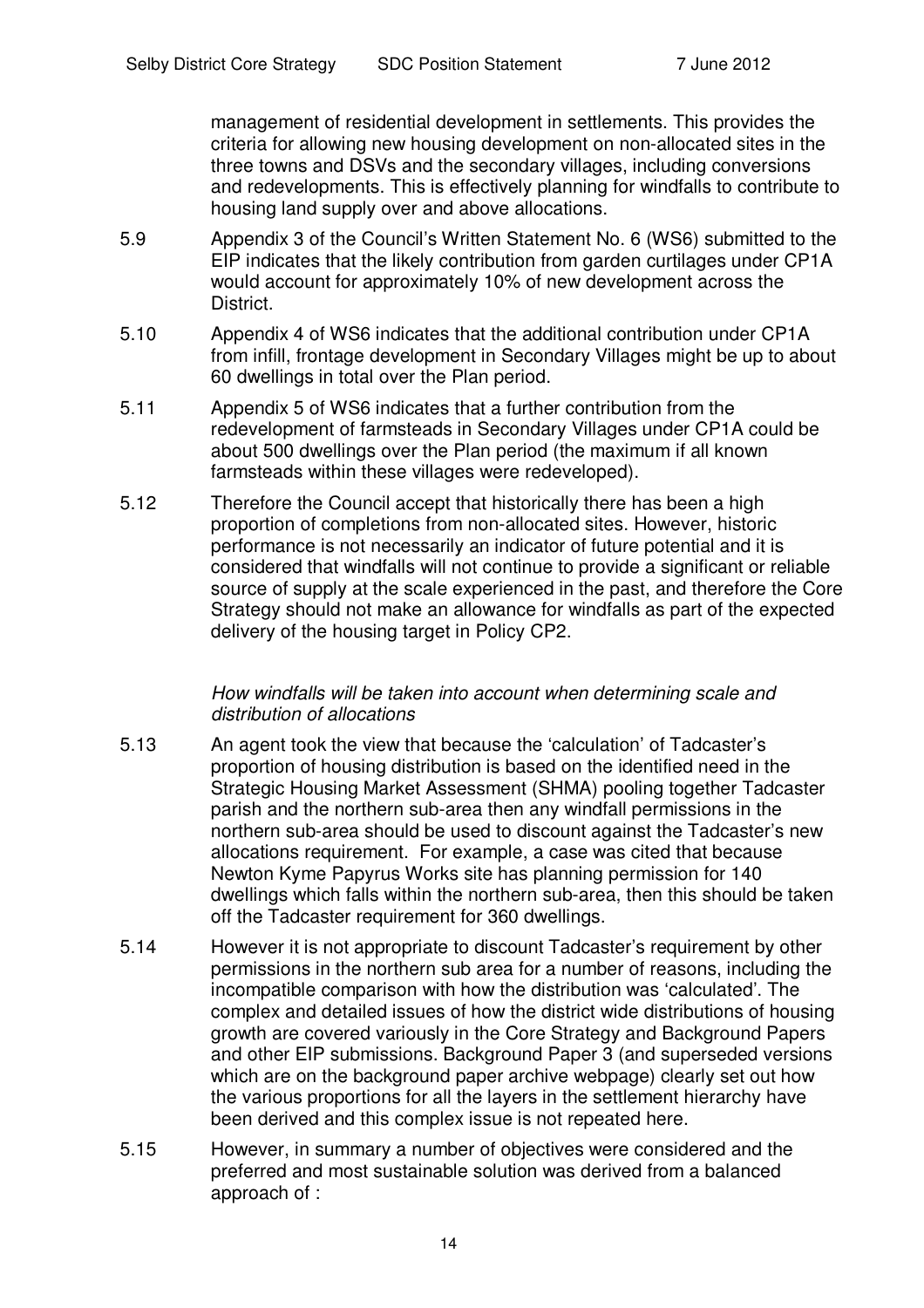- o Matching affordable housing need
- o Maximising use of previously developed land
- o Maximising the amount of development in Selby
- 5.16 The preferred distribution also took into account other locational factors such as flood risk and highways.
- 5.17 Taking all the considerations into account and seeking to meet RSS and the most sustainable option, at least 50% should be in Selby (limited by flood/highways) and that Local Service Centres should meet local needs.
- 5.18 In determining the proportion then to go to the LSCs, the SHMA evidence on affordable housing needs was used as an indicator. The Council has not used solely affordable housing to determine the distribution. To do so would mean that 59% of development would be located outside of the 3 main towns, and Selby would only be allocated 27% and clearly this is not a sustainable solution.
- 5.19 This also shows that Selby's requirement of 51% includes meeting the needs of the District and wider rural area, which is considered entirely appropriate. Tadcaster has not therefore been treated any differently (in being allocated a proportion of development based on the results of the SHMA for Tadcaster and the northern sub-area). Other papers set out why the Council considers that it is important that Tadcaster, as a LSC performs the function of supporting the surrounding rural area, especially in the light of having only two small DSVs (which is different to Sherburn in Elmet where there are a number of larger DSVs in the western sub-area).
- 5.20 In conclusion / summary the SHMA evidence has been used as an indicator to inform the broad distribution of housing requirement to Sherburn and Tadcaster. It is a mechanism used as part of a wider methodology and does not define the specific numbers of homes that are needed there.
- 5.21 Further it is not sustainable to rely on windfalls in the northern sub-area to be used to reduce the development which ought to be provided in the Local Service Centre. This would be contrary to the plan's strategy.

#### **6. Employment land availability in Tadcaster**

- 6.1 The scale and distribution of economic growth was debated at the September 2011 EIP in the context of Policy CP9 which established an overall District-wide requirement for 37 – 52 hectares of employment land and the precise location of sites to be determined through the Site Allocations DPD. The Core Strategy text (and Figure 12) suggests the broad distribution for Tadcaster to be 5-10 hectares based on the Employment Land Studies that have been undertaken.
- 6.2 At the April 2012 EIP the Inspector raised specific concerns about the lack of evidence presented by the Council on land availability for employment sites. He suggested that a further update to employment land supply be provided and additional text might be added in the Core Strategy to set out the approach to delivering employment sites in the light of the clear problems in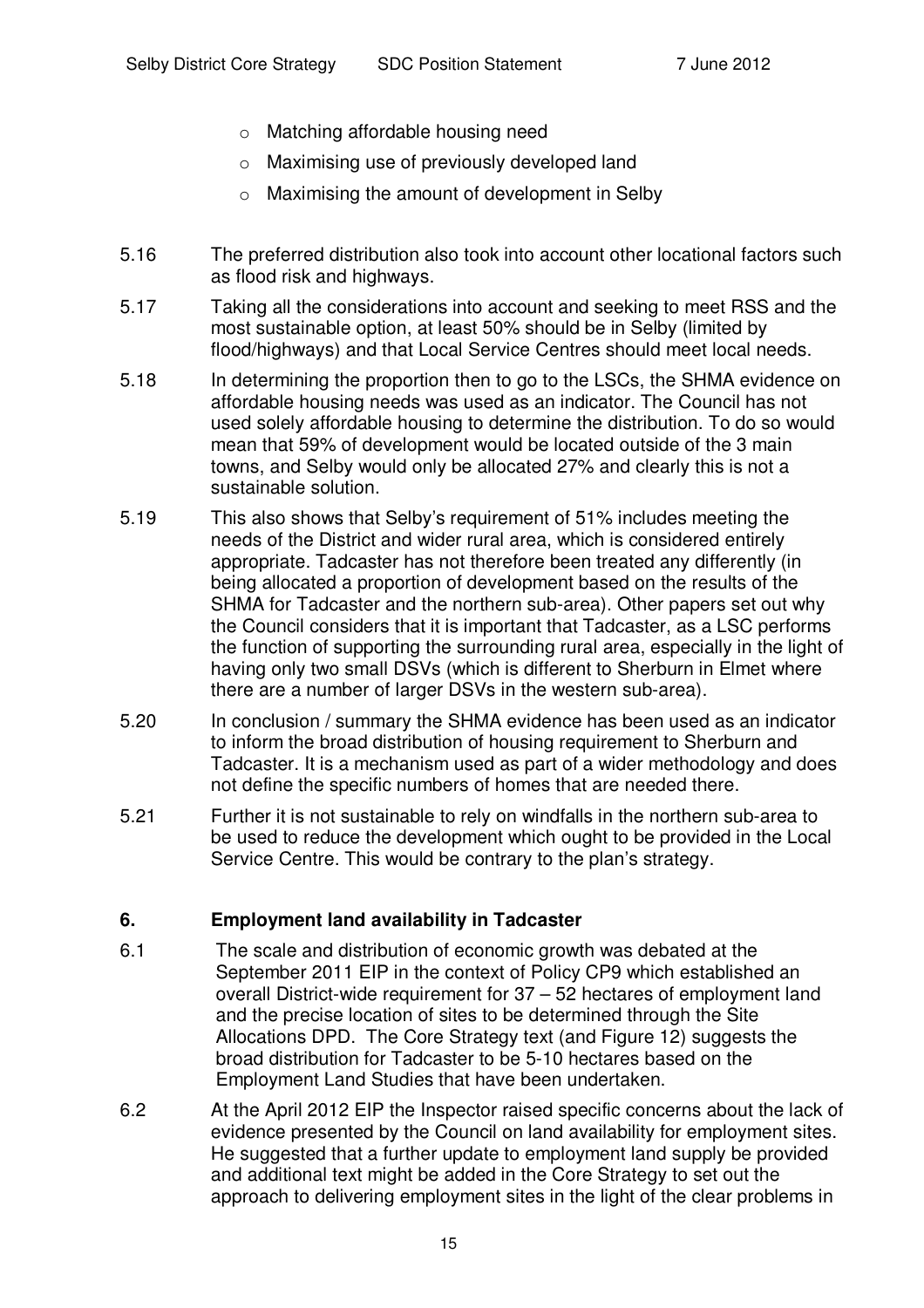the town.

- 6.3 The latest information (Employment Land Refresh 2010 as updated by information on Land availability provided by the 2011 SHLAA) indicates that there are no sites currently available to deliver employment land of this scale in the town. The evidence indicates therefore difficulties in delivering the 5- 10 hectares of employment land in Tadcaster broadly indicated in the text (Figure 12 of the SDCS). Officers indicated that the Council plans to undertake a joint Strategic Housing and Employment Land Availability Assessment as part of the SADPD. This would be consistent with the NPPF as Policy CP9 provides flexibility by stating that the precise location of sites to be allocated will be undertaken in the SADPD.
- 6.4 In order to make it clear that the strategic policy provides the appropriate flexibility, and that the precise scale and location of sites will be determined through the SADPD taking into account the most up-to-date evidence on land availability in the settlements, it is proposed to amend and reformat criterion (i) of Policy CP9 as follows (in purple):
	- **"1. Providing for an additional 37 – 52 ha of employment land across the District in the period up to 2026 2027 (PC5.42),**
	- **2. Providing for including 23 ha of employment land as part of a mixed strategic housing / employment expansion the Olympia Park mixed strategic housing/employment site (PC1.35) to the east of Selby to meet the needs of both incoming and existing employment uses.**
	- **3. The precise scale and location of smaller sites in Selby, Tadcaster, Sherburn in Elmet and rural areas will be informed by an up-to-date Employment Land Availability Assessment and determined through a Site Allocation DPD."**
- 6.5 In addition, in response to the Inspector's request for further clarification in the Core Strategy of how the Council expects employment growth to be delivered in Tadcaster, it is proposed to amend the supporting text to Policy CP9 to provide further analysis and emphasise the key points from the evidence base. These text changes and the entire proposed amended wording for Policy CP9 is provided in the  $6<sup>th</sup>$  Set of Proposed Changes (CD2f) which also takes into account amendments proposed as a result of the assessment against NPPF.

# **7. The strategic approach to Green Belt releases**

- 7.1 The Inspector's view at the September 2011 EIP was that the over-arching strategy for the District should establish the principles that will govern any Green Belt boundary reviews that are deemed necessary at the Site Allocations DPD (SADPD) stage. The Council considered a revised approach and published for consultation a new Policy CPXX as part of the January / February consultation on Proposed Changes.
- 7.2 The proposed new Green Belt policy covered the following general points: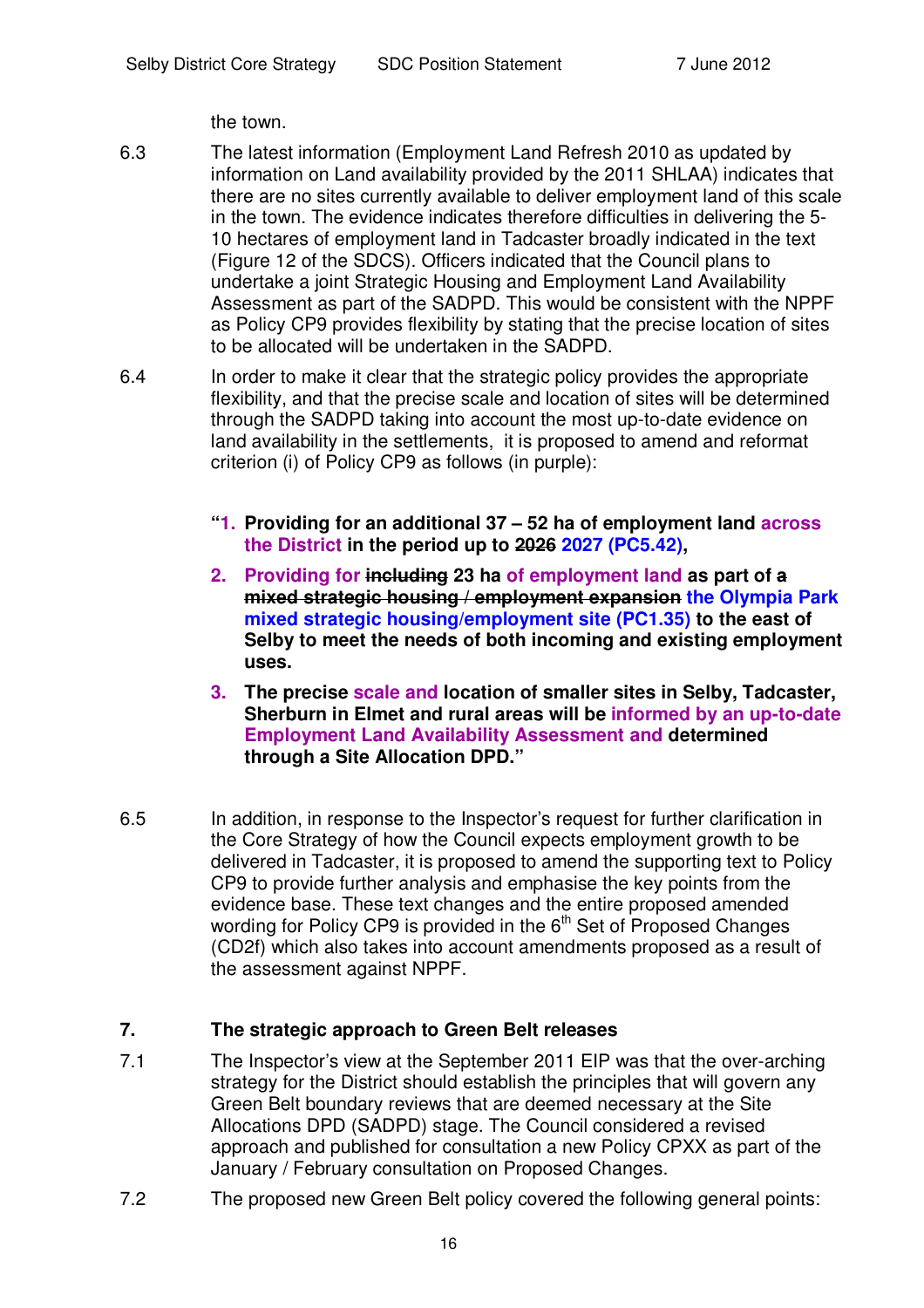- 1. the general extent of the Green Belt will be protected and control of inappropriate development within the Green Belt;
- 2. reference to Major Developed Sites in the Green Belt;
- 3. that a Green Belt review will be undertaken at a lower DPD stage;
- 4. establish the broad scope of the review; and
- 5. as part of the review what exceptional circumstances need to exist if boundaries are to be altered.
- 7.3 Following the consultation and prior to the April EIP the Council published an NPPF Compliance Statement Part 1 (3 Topics) which assessed the policy's consistency with the NPPF.
- 7.4 That paper proposed further changes to the Green Belt policy to take account of the NPPF. The proposed changes included:
	- deletion of reference to Major Developed Sites;
	- incorporation of wording to refer to review of all village boundaries; and
	- minor text changes to bring detailed wording more in line with that used in the NPPF.
- 7.5 Debate at the April EIP seemed to indicate that the principle of the Council's proposed new policy was accepted, however the Inspector did have some concerns about the lack of clarity in Part E of the amended policy.
- 7.6 The Council has redrafted the wording and circulated to all parties who were at the hearing session in order to seek views prior to the further consultation in June. The following rewording does not materially change the policy but simplifies the last criterion in the spirit of the Inspector's comments and is provided for information:
	- **E. Under Criterion D4 (above), the SADPD may in exceptional circumstances remove land from the Green Belt and allocate it to deliver the Policies, Vision, Aims and Objectives of the Core Strategy by accommodating the identified development needs in the established settlement hierarchy, where such need cannot be met on non-Green Belt land, or where removal of land from the Green Belt offers a significantly more sustainable option overall. Safeguarded land may also be identified to secure options for delivery in future plans.**

#### *Other Green Belt issues*

7.7 An agent had raised the issue that windfalls should be taken into account when determining the level of allocations required and further, that windfalls coming forward on non-Green Belt land outside Tadcaster in other parts of the District / in the northern sub-area should be used as a reason for not needing to take land out of the Green Belt in Tadcaster.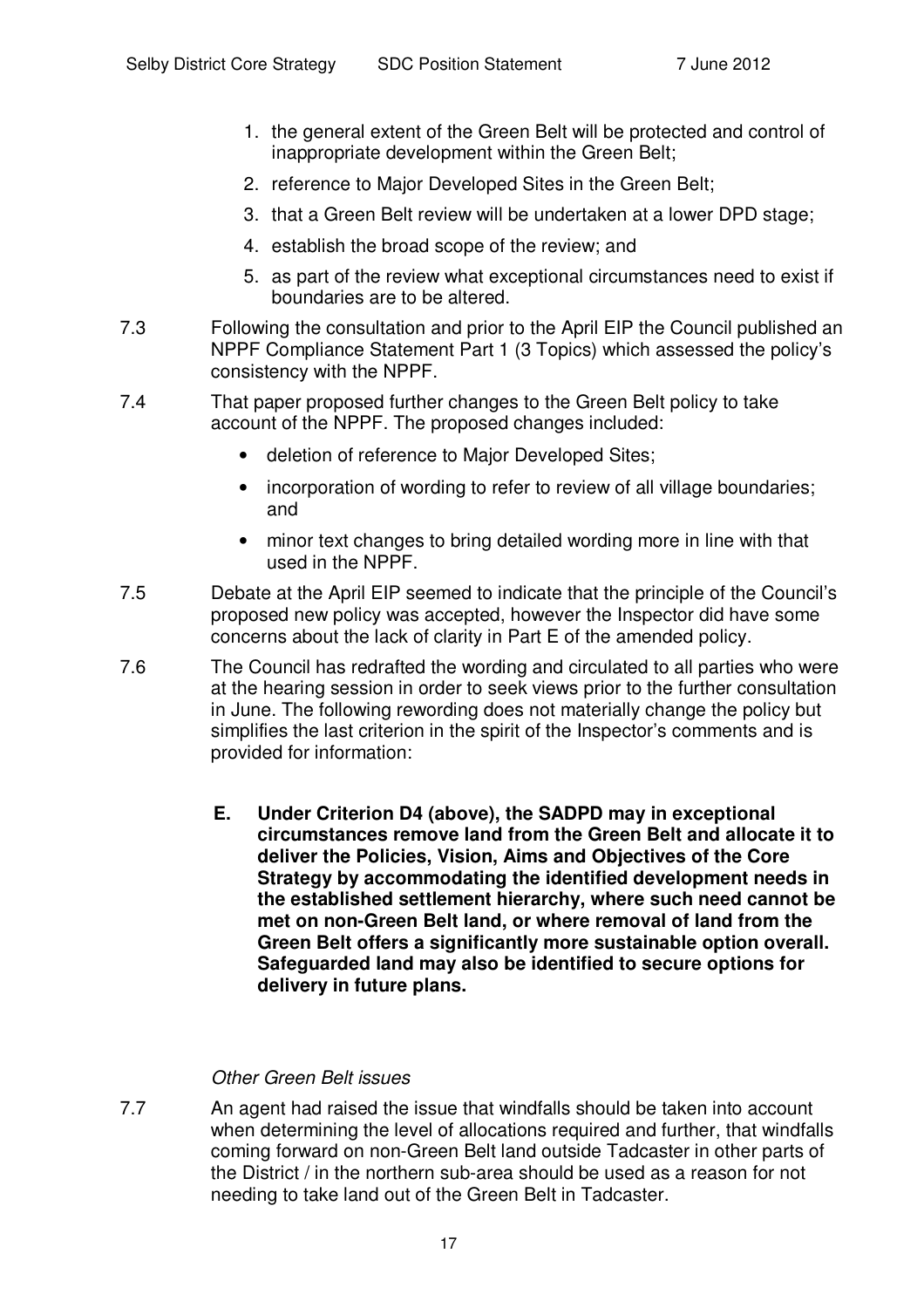7.8 It is considered that the assessment of land availability and delivery / supply would be properly part of the future assessment of whether there are exceptional circumstances to alter Green Belt boundaries in the planned review. The review methodology is the proper place for the level of detail referred to and not the strategic policy in the Core Strategy.

#### **8. Status of Villages**

(i) *Consideration of Change from Designated Service Villages (DSVs) to Secondary Village status*

*Fairburn and Appleton Roebuck*

- 8.1 The Inspector asked the Council to further reflect on whether the evidence supported the designation of these two villages as DSVs.
- 8.2 The Council has reviewed the evidence base upon which the Council relied to designate both Fairburn and Appleton Roebuck as DSVs. The Council has also reviewed any new evidence, including the information that was submitted by other parties during the EIP process. The Council has also taken account of the debate at the EIP and views of the Inspector. In addition an assessment has been made against the guidance in the new NPPF.

#### *Fairburn*

- 8.3 The evidence presented in the Council's Background Paper 5 and Background Paper 6 recognises that local services were an important factor in giving weight to the designation of Fairburn as a DSV. Access to public transport has already been considered as poor and requires improvement.
- 8.4 The original assessment in Background Paper 5 (sustainability assessment of rural settlements) and Background Paper 6 (village growth potential) provide the consistent and most appropriate basis for defining DSVs. Whilst recognising that the Post Office / Shop has since closed this could be seen as a temporary result of the current economic climate and other shops may well open. The assessment also recognised that the village requires improved bus services.
- 8.5 New evidence was put forward at various stages by third parties relating to water infrastructure capacity which have been dealt with by Yorkshire Water. The Council and third parties also agreed on bus services (see other submissions to the EIP).
- 8.6 Whilst accepting that Fairburn is a marginal settlement in terms of the assessment and other evidence submitted to the EIP, the Council takes the view that this is why it should be a DSV on balance because the status provides the opportunity to identify appropriate future growth for both housing and employment development to support and expand local services, through positive planning in line with the NPPF.
- 8.7 Paragraph 70 of the NPPF says that planning policies should guard against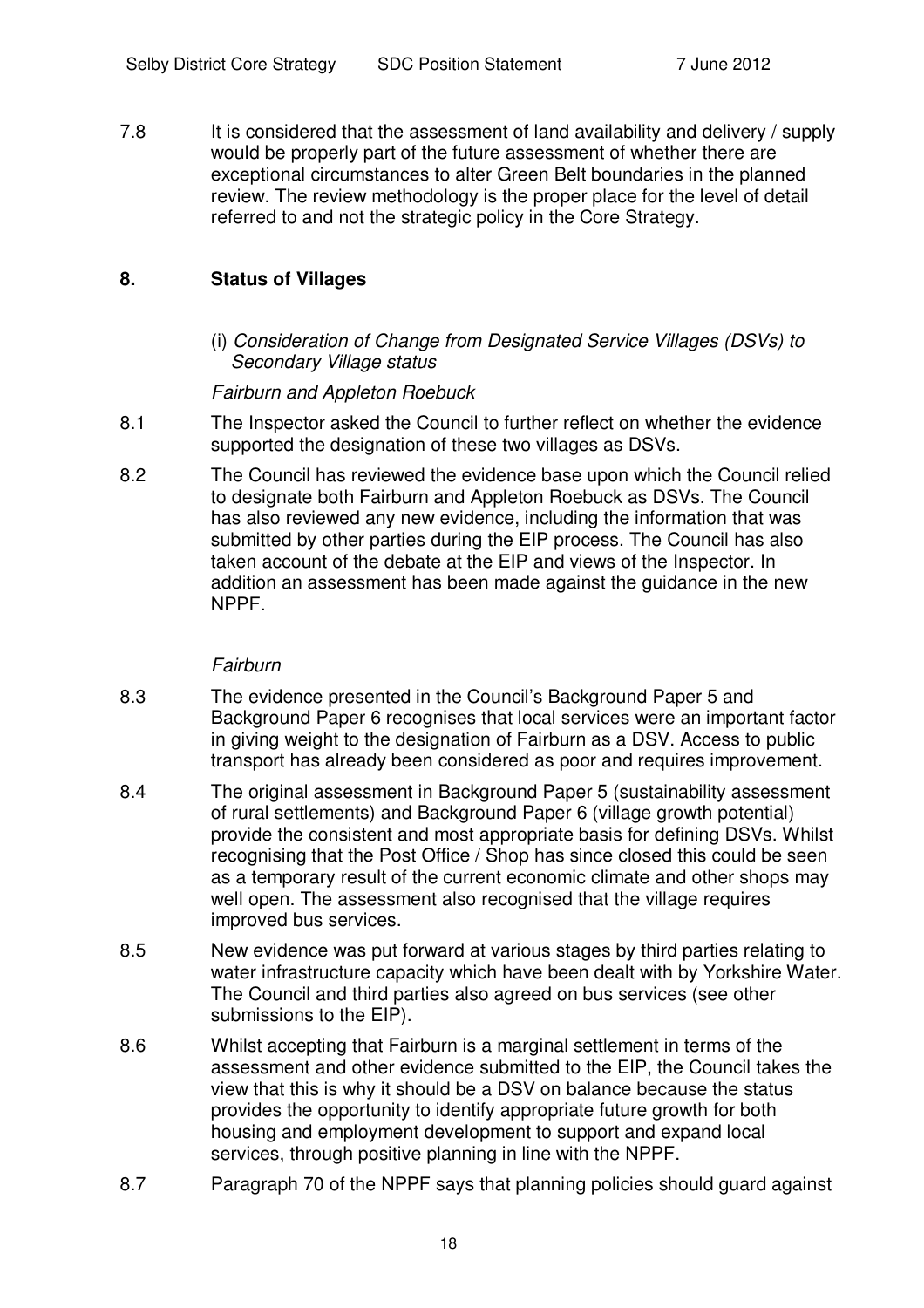the unnecessary loss of valued facilities and services particularly where this would reduce the community's ability to meet day-to-day needs. Paragraph 55 of the NPPF says that to promote sustainable development in rural areas, housing should be located where it will enhance or maintain the vitality of rural communities.

8.8 For these reasons the Council remains of the view that Fairburn should be retained as a DSV and have therefore not proposed any further changes to the SDCS in this respect

#### *Appleton Roebuck*

- 8.9 In Background Paper 5 the Council accepted that Appleton Roebuck does not meet the "minimum criteria" for the level of services to justify DSV status. However in Background Paper 6 the Council explained how Appleton Roebuck plays a leading role in the area due to its school, church and other services that should be nurtured in the interests of the local community. Appleton Roebuck is the largest of the villages and hamlets in this rural part of the District.
- 8.10 NPPF Para 55 encourages Councils to exploit such a scenario by stating: *'To promote sustainable development in rural areas, housing should be located where it will enhance or maintain the vitality of rural communities. For example, where there are groups of smaller settlements, development in one village may support services in a village nearby'.* The designation of Appleton Roebuck as a Designated Service Village fulfils this role and is consistent with NPPF.
- 8.11 Therefore the Council remains firmly committed to Appleton Roebuck's appropriate recognition as a Designated Service Village in the hierarchy of settlements. Further support is given by the Parish Council which recognises that in the longer term the best way to safeguard existing services and to foster additional facilities is to welcome an appropriate quantum of development to increase viability.
- 8.12 For these reasons the Council remains of the view that Appleton Roebuck should be retained as a DSV and have therefore not proposed any further changes to the SDCS in this respect

#### (ii) *Change from Secondary Village to DSVs status*

*Escrick*

- 8.13 There was further debate at the April 2012 EIP regarding whether Escrick had been correctly identified as a Secondary Village. Objectors contended that it met the criteria for DSV status and that its status should be changed.
- 8.14 Without going through the full detailed process, it can be confirmed that the overall ranking of Escrick in Background Paper 5 which assessed the sustainability of rural settlements should have been 2 (More Sustainable) rather than 3 (less sustainable). The mistake is in Table 7 of BP5.
- 8.15 Either way the Council accept that Escrick is a sustainable settlement. However this is of no consequence as Background Paper 5 does not classify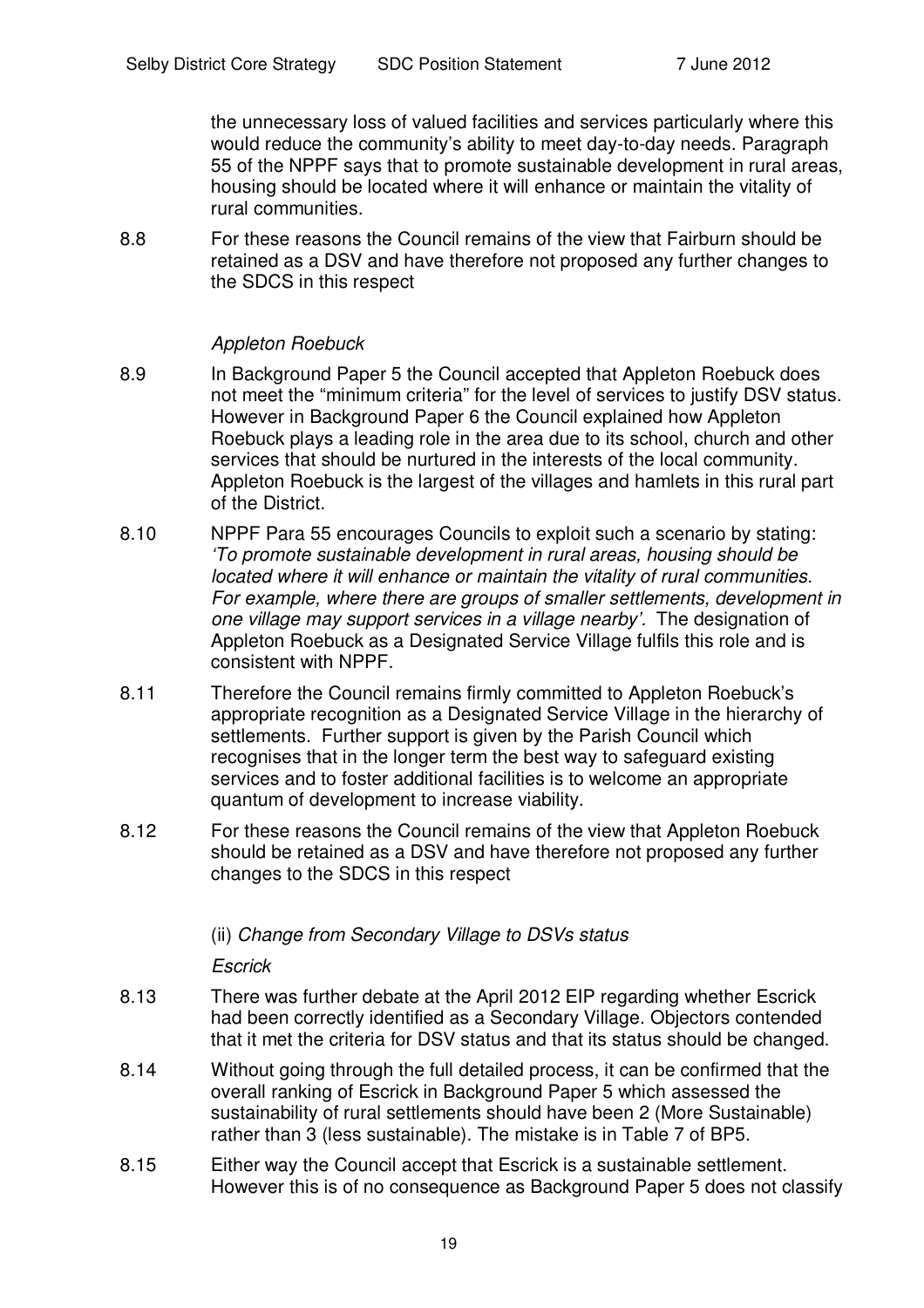DSVs. Instead it is Background Paper 6 which assesses Village Growth Potential (includes an appendix for the study). In that paper Escrick is recognised as being a sustainable village, with good local services and land in low flood risk (flood zone 1), but the strong environmental and landscape constraints to development (e.g. Green Belt and Historic Park and Garden and Site of Importance for Nature Conservation) especially to the south of the village would militate against expansion (the assessment also included reference to conservation area and compact form too).

- 8.16 As such it was correctly not defined as a DSV because it could not accommodate additional development.
- 8.17 However, because the Council is now committed to undertaking a Green Belt review, this may offer the opportunity in principle to overcome one of the constraints – i.e. alter boundaries of the Green Belt to accommodate growth if there are exceptional circumstances (under the new Policy CPXX, Green Belt). As such the Council has therefore added Escrick to the list of DSVs as a proposed change to the SDCS.
- 8.18 It should be noted however, that the designation of Escrick (or indeed any other settlement) as a DSV does not necessarily mean that the boundary will change or that it will be allocated further development. That will be assessed and decided through the Green Belt review and as part of the Site Allocations DPD, which will both be subject of further consultation in due course, and of course the SADPD will be subject to another EIP.

## **9. Summary of key issues and main changes following EIP**

- 9.1 In summary, in light of all the above issues from the April EIP, the following is a list of key issues and changes the Council is proposing:
	- 1. **The overall scale of housing development over the plan period** accept 2010 based SNPP as the basis of housing requirement, but disagree with other parties on assumptions (e.g. migration) and policy objectives for the components of the methodology for determining the most appropriate housing target for the District to deliver the vision, aims and objectives of the plan. No change to 450 dpa.

#### 2. **The scale of housing and employment development proposed for Tadcaster and the implications for the Green Belt**

- $\circ$  Introduction of a Plan B / Contingency for delivering the housing requirement for Tadcaster. Proposed changes to Policy CP3 to introduce staged phasing of release of additional sites.
- o Additional text explaining evidence and approach to employment land supply at Tadcaster and revisions to Policy CP9 to link scale of allocations in the SADPD to land availability evidence
- 3. **The strategic approach to Green Belt releases** no material changes to the policy – only wording changes.
- 4. Additional text to expand on approach to dealing with **windfall** development as part of housing land supply.